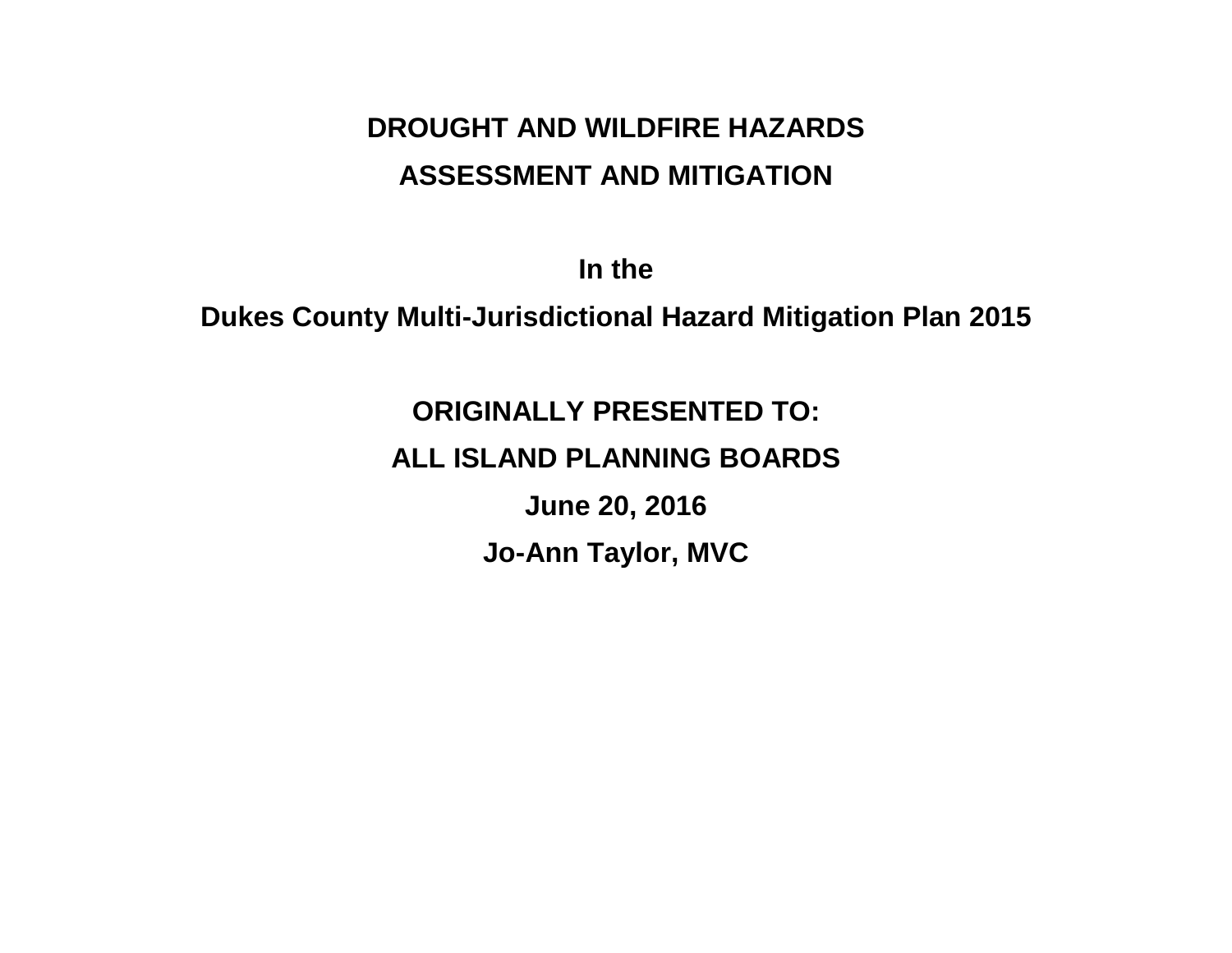### **PROPOSED COMMUNITY MITIGATION ACTIONS FOR ALL OF DUKES COUNTY TOWNS**

| Category of<br>Action     | Description of Action                                                                                                                                                                                                                                                                                                                                                                                                                                                                                                                                                | Implementation<br>Responsibility       | Priority/Timeframe                                                                                                                                                                     | Resources/Funding                                                                      |
|---------------------------|----------------------------------------------------------------------------------------------------------------------------------------------------------------------------------------------------------------------------------------------------------------------------------------------------------------------------------------------------------------------------------------------------------------------------------------------------------------------------------------------------------------------------------------------------------------------|----------------------------------------|----------------------------------------------------------------------------------------------------------------------------------------------------------------------------------------|----------------------------------------------------------------------------------------|
| Structural,<br>Prevention | In order to reduce the impacts of drought and wildfire,<br>install new public water supplies and water supply<br>lines within the State Forest.                                                                                                                                                                                                                                                                                                                                                                                                                      | Town Water Departments<br>and District | 60<br>If DCR agrees to consider 25% match by town<br>this (although it's not<br>recreational), design<br>should be completed<br>within the next 5 years,<br>and possibly construction. | HMGP, PDM<br>water districts or town<br>meeting<br>appropriations, DCR                 |
| Structural                | In order to lessen the impacts of drought and wildfire,<br>establish plans and build infrastructure for water<br>supply needs to alleviate future drought emergencies.<br>The Towns of Tisbury and Oak Bluffs, nearly at<br>buildout, should focus their attention on redundancy<br>plans in response to potential emergencies such as<br>drought. The Town of Edgartown has much greater<br>needs for water supply beyond the capacity of the<br>existing Edgartown wells, in addition to needs for<br>redundancy to be prepared for emergencies such as<br>drought | Town Water Departments<br>and District | 60<br>Permitting for new<br>facilities should be done<br>within the next 5 years.                                                                                                      | HMGP, PDM<br>25% match by town<br>water districts or town<br>meeting<br>appropriations |
| Structural                | In order to lessen the impacts of drought and wildfire,<br>establish plans and build infrastructure for water<br>supply needs to alleviate future drought emergencies.<br>Consider potential need for and options to provide<br>water supply to areas with a development pattern that<br>may not be compatible with continued private well<br>water supplies, which may not be adequate in the<br>event of emergencies such as drought and wildfire;<br>build the necessary infrastructure.                                                                          | Town Water Departments<br>and District | 60<br>Conversations should be<br>had within the next 5<br>years. If this is a<br>desirable solution,<br>planning and permitting<br>can begin within the next<br>5 years.               | HMGP, PDM<br>25% match by town<br>meeting<br>appropriations                            |
| Prevention                | Vegetation management to reduce the impacts of<br>wildfire, including but not limited to the cutting,<br>chipping and disposal (by shipment off-Island or by<br>reuse as compost) of excess fuel materials in forest.                                                                                                                                                                                                                                                                                                                                                | DCR, private and public<br>owners      | 60<br>This should be done<br>immediately.                                                                                                                                              | DCR, HMGP, PDM,<br>owners<br>25% match by DCR                                          |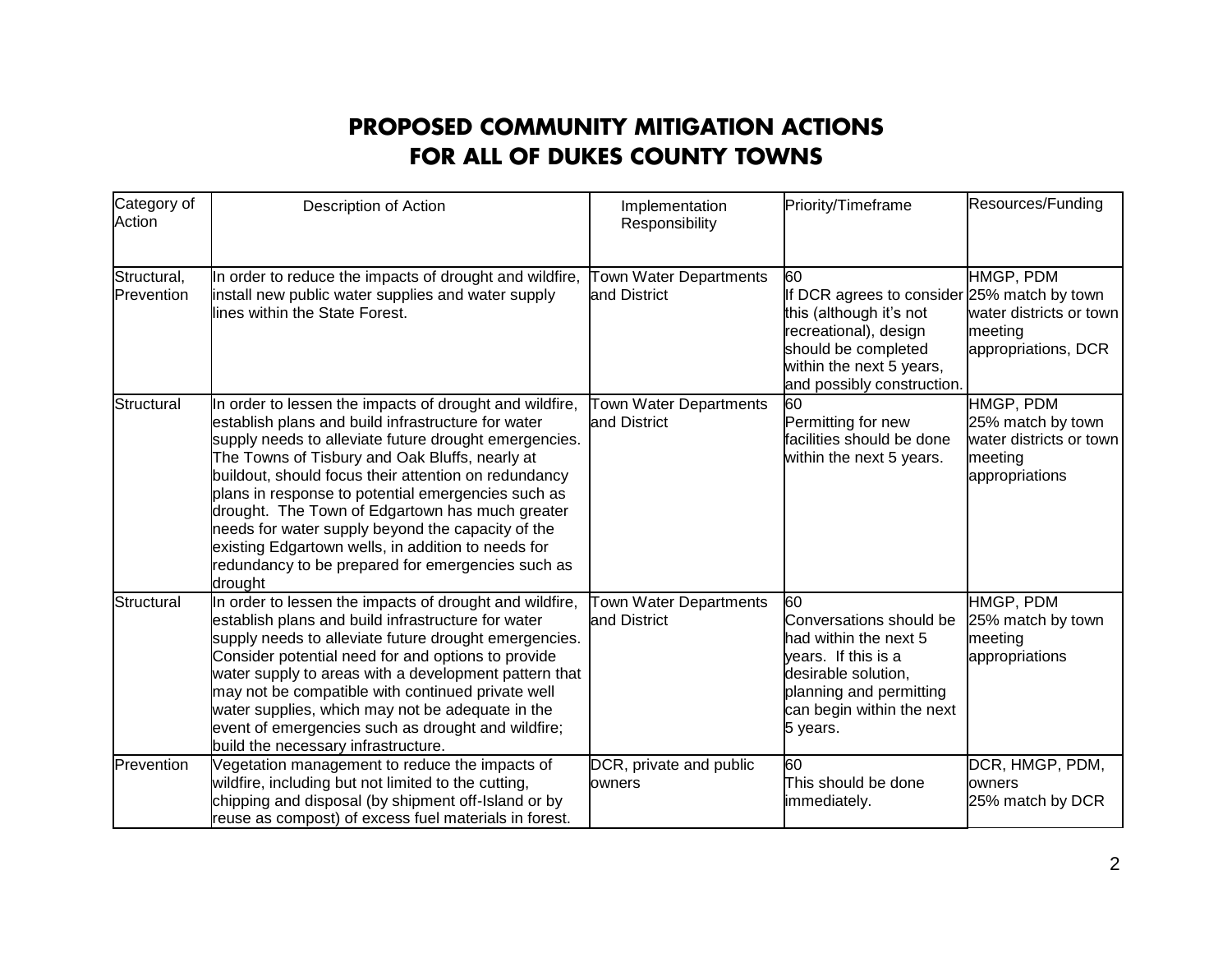| Prevention             | Perform outreach to encourage the towns to revise<br>local subdivision and building regulations to require<br>fire-proof roofing materials in areas vulnerable to<br>wildfire; and homeowners' association to include the<br>same in covenants or in renewal of covenants,<br>possibly including review by the Fire Chiefs.                                                                                          | Towns, MVC, private and<br>public owners | 65<br>This should be done<br>within the next two years. | <b>MVC</b>                                                                     |
|------------------------|----------------------------------------------------------------------------------------------------------------------------------------------------------------------------------------------------------------------------------------------------------------------------------------------------------------------------------------------------------------------------------------------------------------------|------------------------------------------|---------------------------------------------------------|--------------------------------------------------------------------------------|
| Emergency<br>services  | Develop a dedicated on-Island fire cache that would<br>allow prescribed fire teams to respond on very short<br>notice and conduct preventive prescribed burns.                                                                                                                                                                                                                                                       | <b>DCR</b>                               | 65<br>This should be done<br>within the next 5 years.   | HMGP, PDM, DCR<br>25% match by DCR                                             |
| Public<br>information  | Employ data-gathering (such as LIDAR), analysis and MVC<br>consensus-building to establish an Island-wide<br>comprehensive plan for adaptations to climate change                                                                                                                                                                                                                                                    |                                          | 20<br>This should be done<br>within the next 5 years.   | HMGP, PDM<br>25% match by town<br>meeting<br>appropriations, in kind<br>by MVC |
| Public<br>linformation | Establish a Dukes County Citizens Academy for the<br>education of Martha's Vineyard residents, both full time<br>and part time, in the areas of family and individual<br>emergency preparation and response to natural and<br>man-made hazards, including but not limited to<br>hurricane preparedness, flood awareness, and wildfire<br>risks.                                                                      | County                                   | 60<br>This should be done<br>within the next 5 years.   | County                                                                         |
| Emergency<br>services  | Establish an MOU with the public service entities of all<br>island towns and the Wampanoag Tribe of Gay Head<br>(Aquinnah) to provide incident support, whereby<br>the Dukes County Emergency Management Agency<br>would provide the services of the vehicles, manpower,<br>and emergency management computer program<br>services etc. that are owned or managed by the Dukes<br>County Emergency Management Agency. | County, towns, WTGHA                     | 60<br>This should be done<br>within the next 5 years.   | County                                                                         |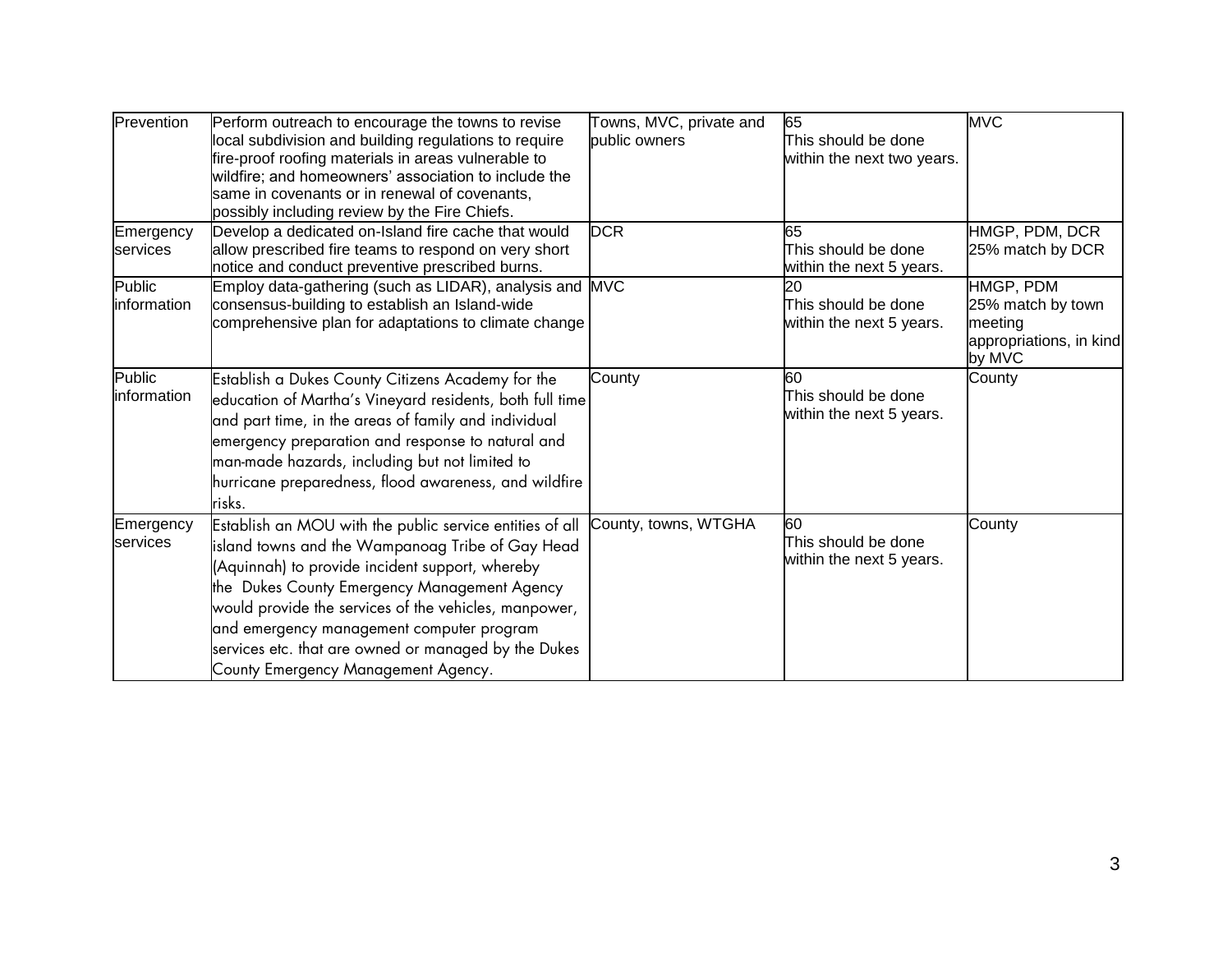### **EXISTING PROTECTION MATRIX FOR ALL OF DUKES COUNTY TOWNS**

| Category of<br>Action                       | Description of Action                                                                                                                                                                                                                                                                                                                                                                  | Implementation<br>Responsibility | Timeframe/Priority | Resources/Funding |
|---------------------------------------------|----------------------------------------------------------------------------------------------------------------------------------------------------------------------------------------------------------------------------------------------------------------------------------------------------------------------------------------------------------------------------------------|----------------------------------|--------------------|-------------------|
| Public<br>information                       | Encourage the towns and others to participate in the<br>DCR/Fire Wise Program                                                                                                                                                                                                                                                                                                          | DCR, Towns, MVC                  | Ongoing            | <b>DCR</b>        |
| Prevention,<br>public<br><b>Information</b> | Educate public and private landowners and<br>homeowners' associations concerning the importance<br>of techniques for defensible space to reduce the risk<br>of wildfire, such as utilization of low-maintenance<br>native landscaping and removing fuel in forested<br>areas; also consider issues of access to and through<br>the developments for fire-fighting; fund implementation | DCR, MVC                         | Ongoing            | <b>DCR</b>        |

### **PROPOSED MITIGATION ACTIONS**

### **FOR THE TOWN OF AQUINNAH (ALONG WITH ALL THE COMMUNITY ACTIONS)**

| Category of<br>Action     | Description of Action                                                                                                                     | Implementation<br>Responsibility | Timeframe/Priority       | Resources/Funding                  |
|---------------------------|-------------------------------------------------------------------------------------------------------------------------------------------|----------------------------------|--------------------------|------------------------------------|
| Structural,<br>prevention | Install dry hydrants to pump pond water for firefighting. Town fire department, private 60<br>Require for some new (larger) subdivisions. |                                  | This should be done      | Town, private, HMGP,<br><b>PDM</b> |
| <b>New</b>                | Encourage elsewhere. If there is no pond nearby,<br>install a water source.                                                               |                                  | within the next 5 years. |                                    |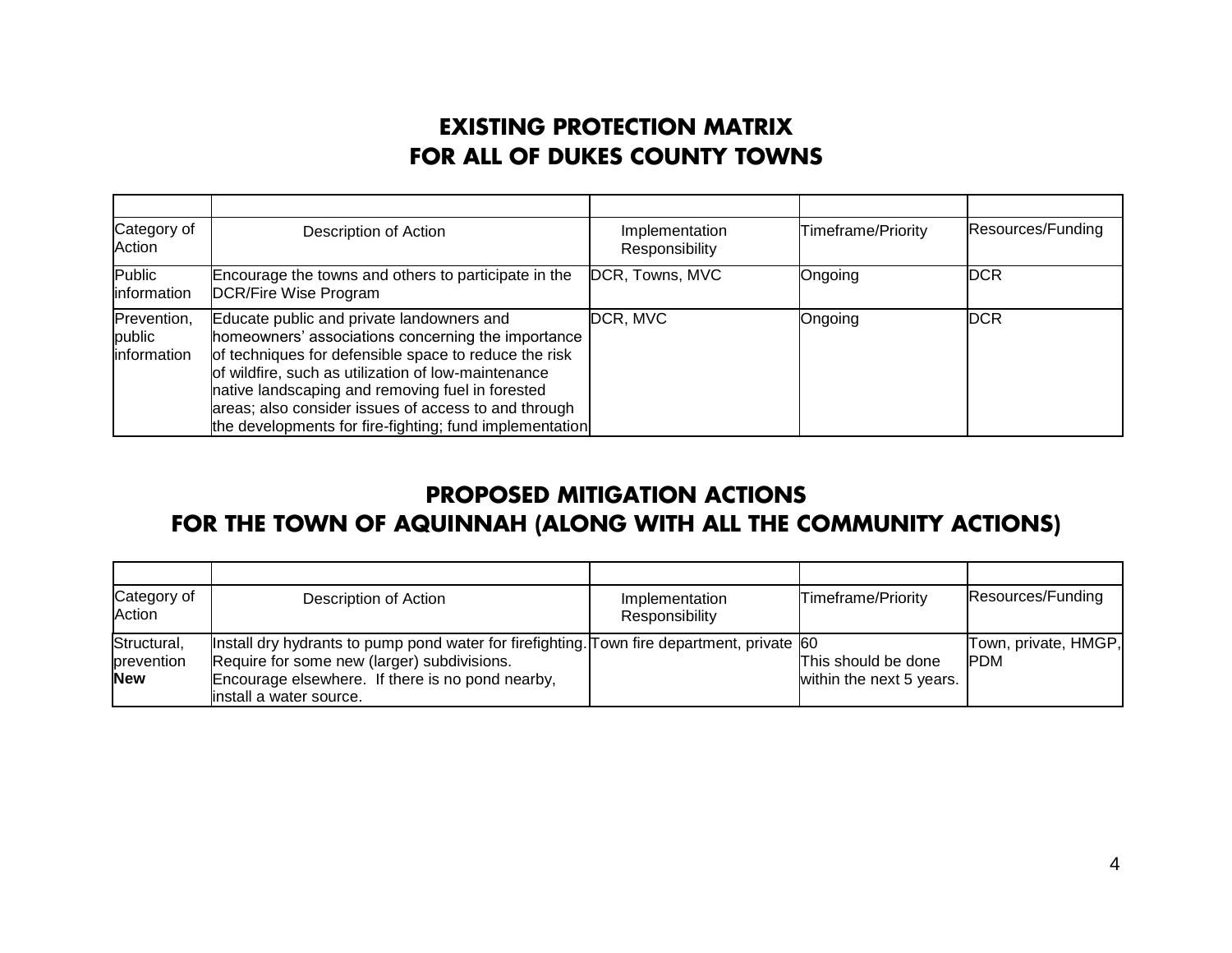### **EXISTING PROTECTION MATRIX CHILMARK**

| Type of Existing<br>Protection | Description                                                                                                 | Area Covered      | Effectiveness and/or<br>Enforcement | Improvements or<br>Changes<br>Needed                                                                   |
|--------------------------------|-------------------------------------------------------------------------------------------------------------|-------------------|-------------------------------------|--------------------------------------------------------------------------------------------------------|
| <b>Wildfire Mitigation</b>     | Model of Probability of Ignition                                                                            | town              |                                     |                                                                                                        |
| Fire-Wise Outreach             | Outreach and response person on<br>Martha's Vineyard 24/5; outreach to<br>groups and available for response | Martha's Vineyard | <b>DCR</b>                          | This program could<br>use some support<br>in order to reach<br>more of the<br>vulnerable<br>homeowners |
| prevention                     | Recommendations in the Probability of<br>Ignition report                                                    | Town              | Ongoing                             | HMGP, PDM                                                                                              |

### **PROPOSED MITIGATION ACTIONS FOR THE TOWN OF CHILMARK (ALONG WITH ALL THE COMMUNITY ACTIONS)**

(Note: Chilmark does NOT participate in the National Flood Insurance Program)

| Category of<br>Action                   | Description of Action                                                                        | Implementation<br>Responsibility | Timeframe/Priority              | Resources/Funding |
|-----------------------------------------|----------------------------------------------------------------------------------------------|----------------------------------|---------------------------------|-------------------|
| Structural,<br>prevention<br><b>New</b> | Install 8,000 gallon holding tank for Menemsha public Town Highway and Fire,<br>water supply | private                          | 165<br>Within the next 2 years. | HMGP, PDM         |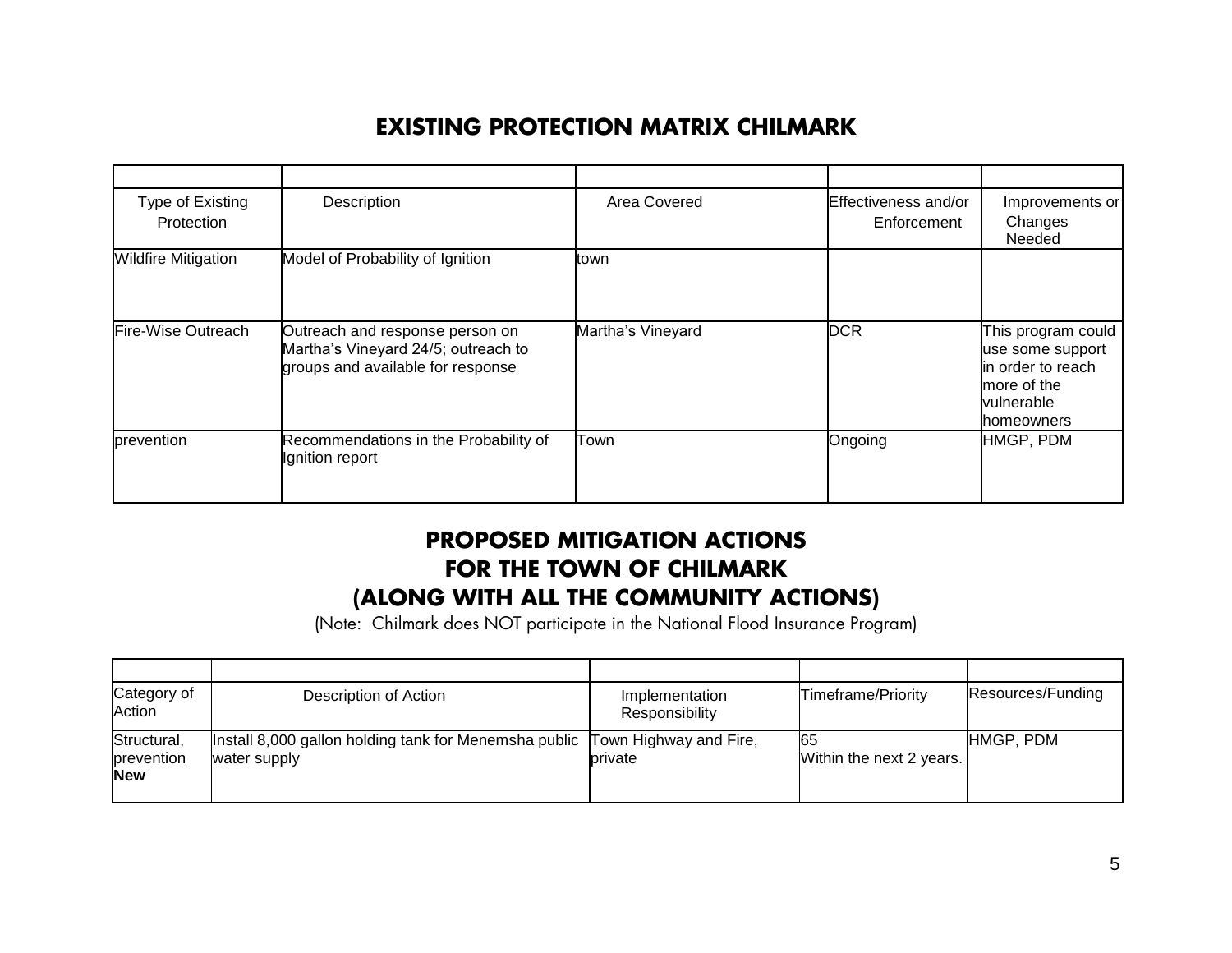| Structural, | linstall dry hydrants to pump pond water for firefighting. Town Highway and Fire, |                | 165                      | Town, private, HMGP, |
|-------------|-----------------------------------------------------------------------------------|----------------|--------------------------|----------------------|
| prevention  | Required for some new subdivisions. Encourage                                     | <b>private</b> | This should be done      | <b>PDM</b>           |
| <b>New</b>  | elsewhere. If there is no pond nearby, install a water                            |                | within the next 5 years, |                      |
|             | source.                                                                           |                | as new subdivisions are  |                      |
|             |                                                                                   |                | lapproved.               |                      |

### **EXISTING PROTECTION MATRIX EDGARTOWN**

| Type of Existing<br>Protection        | Description                                                                                                 | Area Covered                                       | Effectiveness and/or<br>Enforcement | Improvements or<br><b>Changes Needed</b>                                                              |
|---------------------------------------|-------------------------------------------------------------------------------------------------------------|----------------------------------------------------|-------------------------------------|-------------------------------------------------------------------------------------------------------|
| <b>Fire Breaks in State</b><br>Forest | Fire breaks maintained by grazing,<br>brushbreaking, controlled burns                                       | Within Manuel F. Correllus State<br><b>IForest</b> | <b>DCR</b>                          | Need continued<br>management                                                                          |
| Fire-Wise Outreach                    | Outreach and response person on<br>Martha's Vineyard 24/5; outreach to<br>groups and available for response | Martha's Vineyard                                  | <b>IDCR</b>                         | This program could<br>use some support in<br>order to reach more<br>lof the vulnerable<br>Ihomeowners |

### **PROPOSED MITIGATION ACTIONS FOR THE TOWN OF EDGARTOWN (ALONG WITH ALL THE COMMUNITY ACTIONS)**

| Category of<br>Action | Description of Action                                                                                                                                                                                                                                                                                                   | Implementation<br>Responsibility                         | Timeframe/Priority                                                                                                        | Resources/Funding |
|-----------------------|-------------------------------------------------------------------------------------------------------------------------------------------------------------------------------------------------------------------------------------------------------------------------------------------------------------------------|----------------------------------------------------------|---------------------------------------------------------------------------------------------------------------------------|-------------------|
| Prevention            | In order to reduce the impacts of drought and wildfire,<br>establish an overall management plan for the State<br>Forest, including establishment of specific procedures or<br>Memoranda of Agreement regarding the transfer of land<br>for new public water supplies and for easements to install<br>water supply lines | <b>DCR</b> and State Forest<br><b>Advisory Committee</b> | 165<br>The initial phase of<br>opening a dialog<br>between the town fire<br>and water departments,<br>the MVC and the new | <b>IDCR</b>       |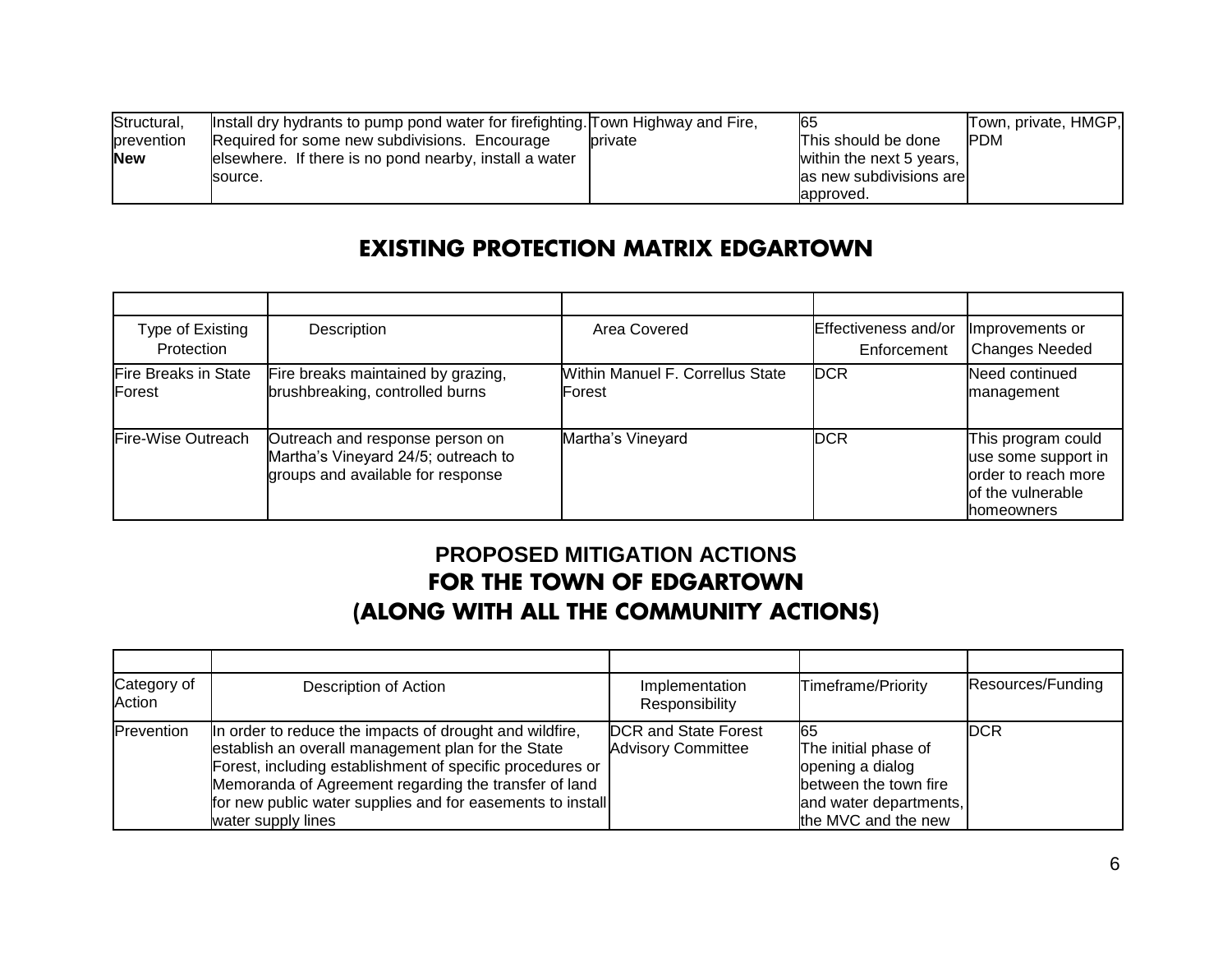|            |                                                                                                                                                                                                                                                                                                                                                                                                        |                       | <b>State Forest</b><br>Superintendent should<br>be done within the next<br>vear.                                                                                                               |                                                            |
|------------|--------------------------------------------------------------------------------------------------------------------------------------------------------------------------------------------------------------------------------------------------------------------------------------------------------------------------------------------------------------------------------------------------------|-----------------------|------------------------------------------------------------------------------------------------------------------------------------------------------------------------------------------------|------------------------------------------------------------|
| Structural | In order to reduce the impacts of drought and wildfire,<br>install new public water supplies and water supply lines<br>within the State Forest                                                                                                                                                                                                                                                         | Town Water Department | 60<br>If DCR agrees to<br>consider this (although<br>it's not recreational),<br>design should be<br>completed within the<br>next 5 years, and<br>possibly construction.                        | HMGP, PDM<br>25% match by DCR,<br>town water<br>department |
| Structural | In order to lessen the impacts of drought and wildfire,<br>establish plans and build infrastructure for water supply<br>needs to alleviate future drought emergencies. The<br>Town of Edgartown has great need for water supply<br>beyond the capacity of the existing Edgartown wells, in<br>addition to needs for redundancy to be prepared for<br>emergencies such as drought                       | Town Water Department | 60<br>Permitting for new<br>facilities should be donewater department<br>within the next 5 years.                                                                                              | HMGP, PDM<br>25% match by town                             |
| Structural | Consider potential need for and options to provide water<br>supply to areas with a development pattern that may not<br>be compatible with continued private well water supplies,<br>which may not be adequate in the event of emergencies<br>such as drought and wildfire, particularly in the Arbutus<br>Park, Ocean Heights and southern Katama Plains areas;<br>build the necessary infrastructure. | Town Water Department | 60<br>Conversations should<br>be had within the next 5 meeting appropriation<br>vears. If this is a<br>desirable solution,<br>planning and permitting<br>can begin within the<br>next 5 years. | HMGP, PDM<br>25% match by town                             |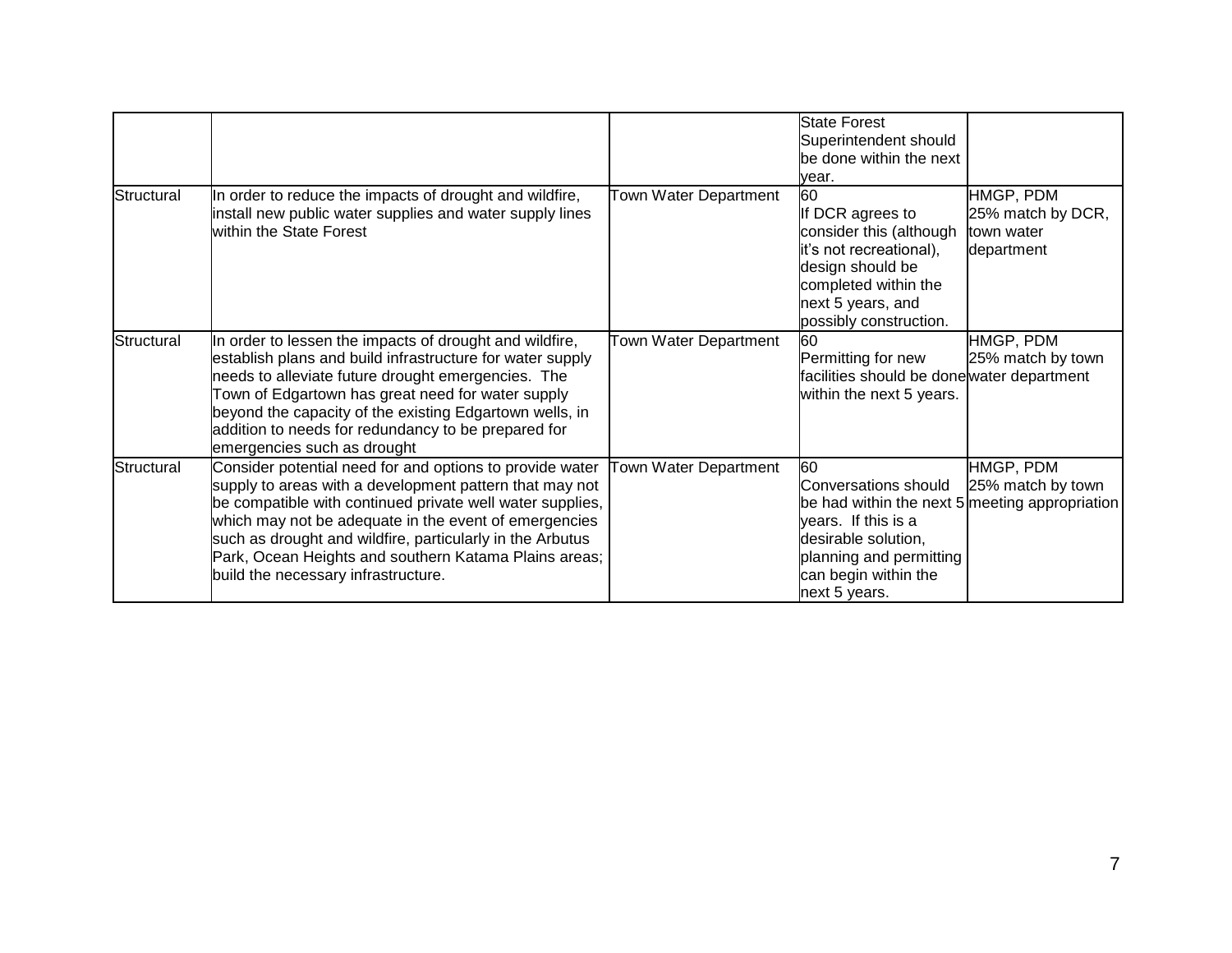# **GOSNOLD MITIGATION ACTIONS Cuttyhunk Wildfire Mitigation Actions – new (from Cuttyhunk Community Wildfire Protection Plan, 2013)**

Zone 1:

 Firewise treatments on individual properties/structures

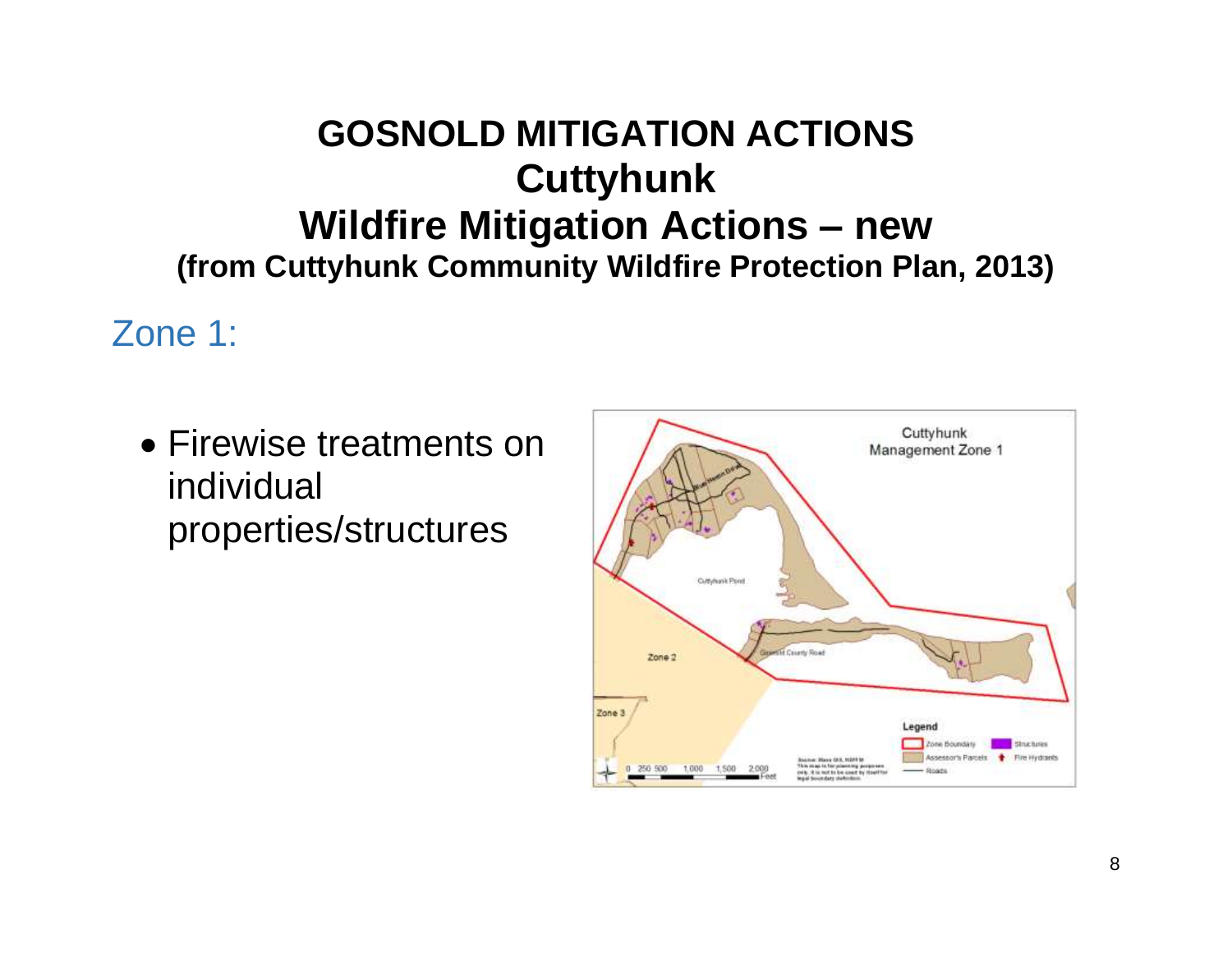**GOSNOLD MITIGATION ACTIONS Cuttyhunk Wildfire Mitigation Actions – new (from Cuttyhunk Community Wildfire Protection Plan, 2013)**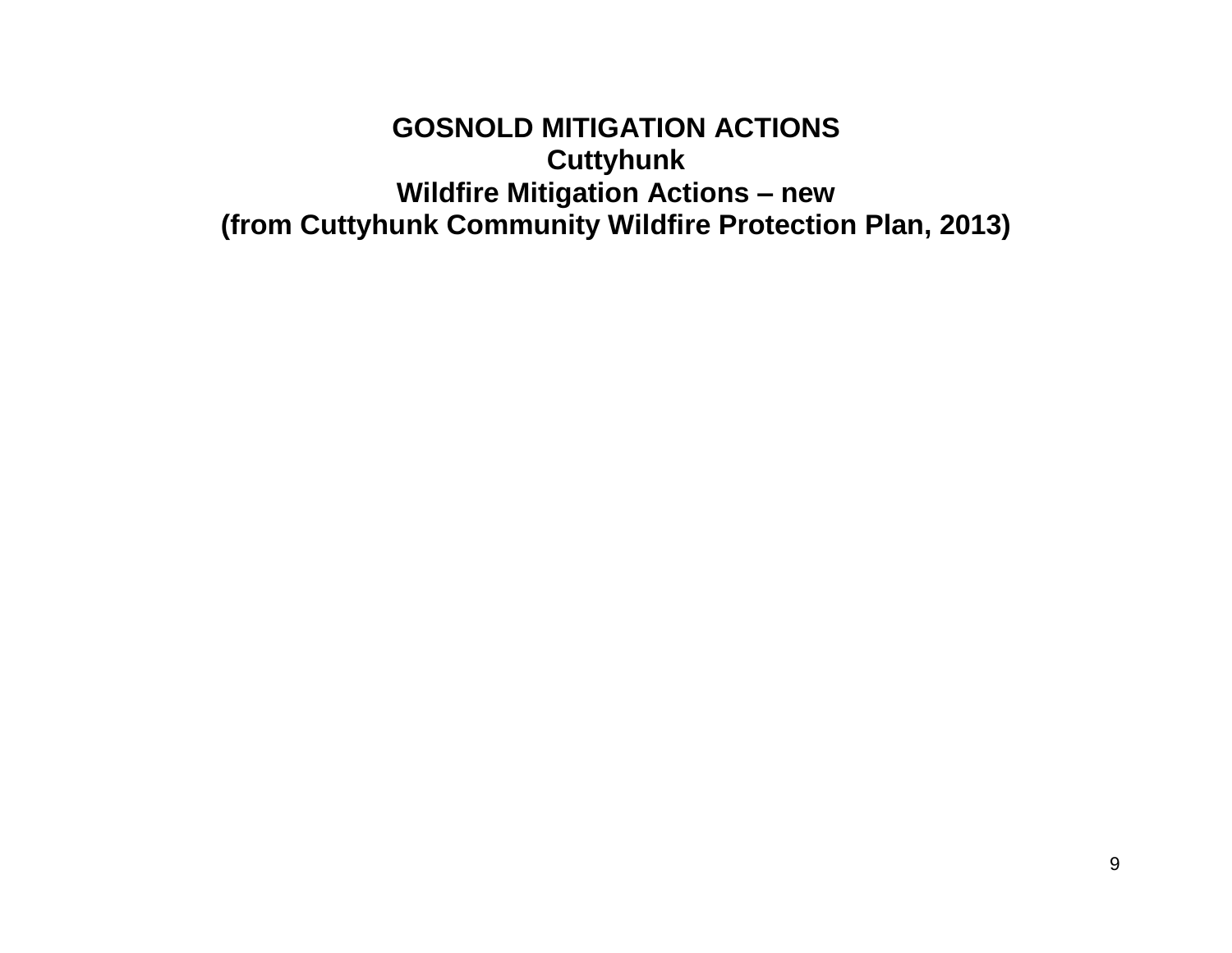# Zone 2:

Firewise treatments on individual properties/structures

- Mowed firebreak 15' (for egress) to 80' (for suppression) wide separating Zone 2 from western end of island
- Possible prescribed burning in certain areas of Zone 2

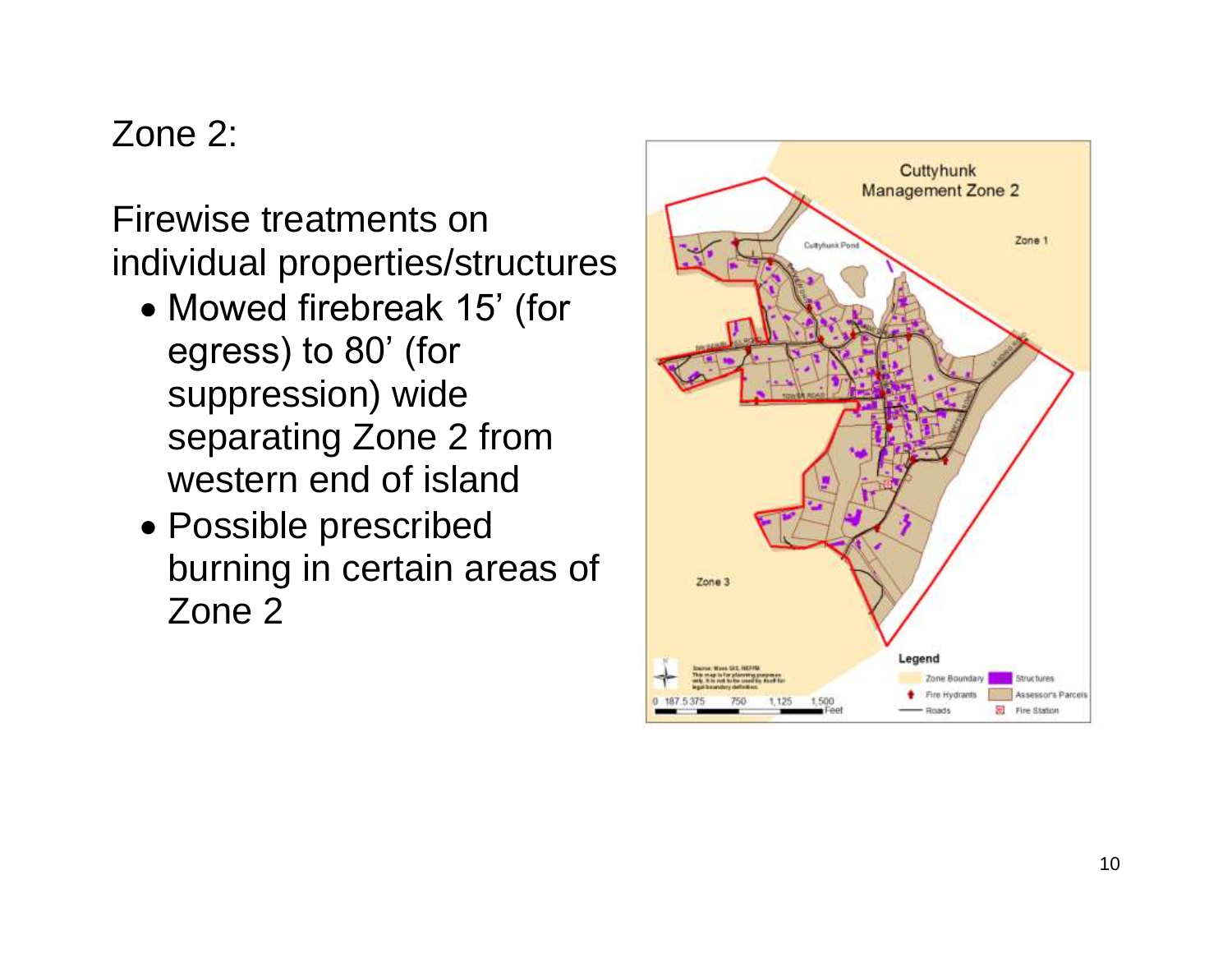# **GOSNOLD MITIGATION ACTIONS Cuttyhunk Wildfire Mitigation Actions – new (from Cuttyhunk Community Wildfire Protection Plan, 2013)**

Zone 3:

- Firewise treatments on individual properties/structures
- Prescribed burning in uninhabited areas and along firebreak
- Road clearance/widening to improve access for emergency vehicles

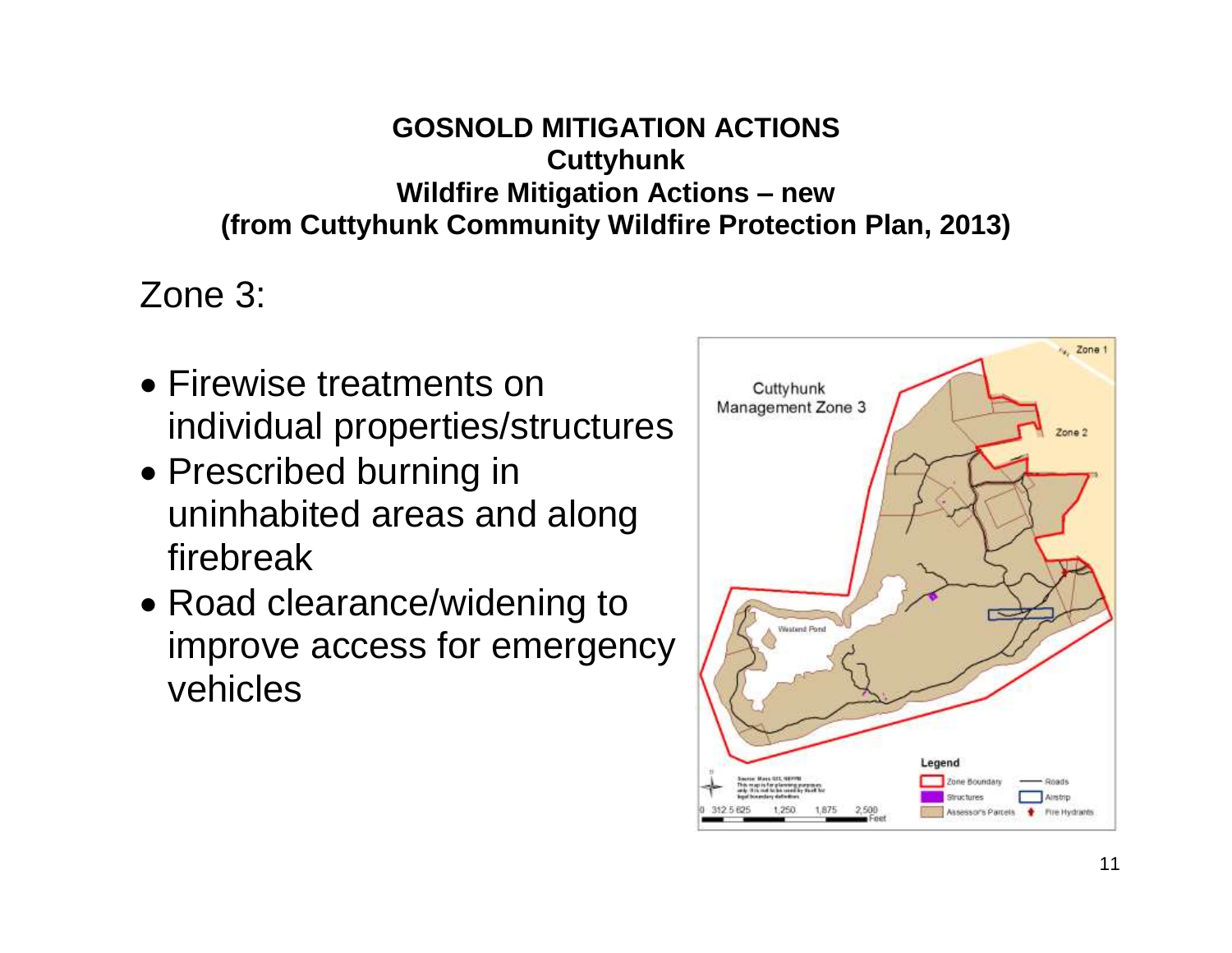### **PROPOSED MITIGATION ACTIONS FOR THE TOWN OF GOSNOLD (ALONG WITH ALL THE COMMUNITY ACTIONS)**

| Category of<br>Action    | Description of Action                                                    | Implementation<br>Responsibility | Timeframe/Priority                                             | Resources/Funding                                                         |
|--------------------------|--------------------------------------------------------------------------|----------------------------------|----------------------------------------------------------------|---------------------------------------------------------------------------|
| Prevention<br><b>New</b> | Implement recommendations in Cuttyhunk Wildfire<br>Protection Plan, 2013 | Town Fire Department,<br>private | 170<br>This should be<br>completed within the<br>next 5 years. | HMGP, PDM, town,<br>private<br>25% match by town<br>meeting appropriation |

# **EXISTING PROTECTION MATRIX OAK BLUFFS**

| Type of Existing<br>Protection | Description                                                                                                 | Area Covered      | Effectiveness and/or<br>Enforcement | Improvements or<br><b>Changes Needed</b>                                                                    |
|--------------------------------|-------------------------------------------------------------------------------------------------------------|-------------------|-------------------------------------|-------------------------------------------------------------------------------------------------------------|
| Fire-Wise Outreach             | Outreach and response person on<br>Martha's Vineyard 24/5; outreach to<br>groups and available for response | Martha's Vineyard | <b>DCR</b>                          | This program could<br>use some support in<br>order to reach more<br>of the vulnerable<br><b>Ihomeowners</b> |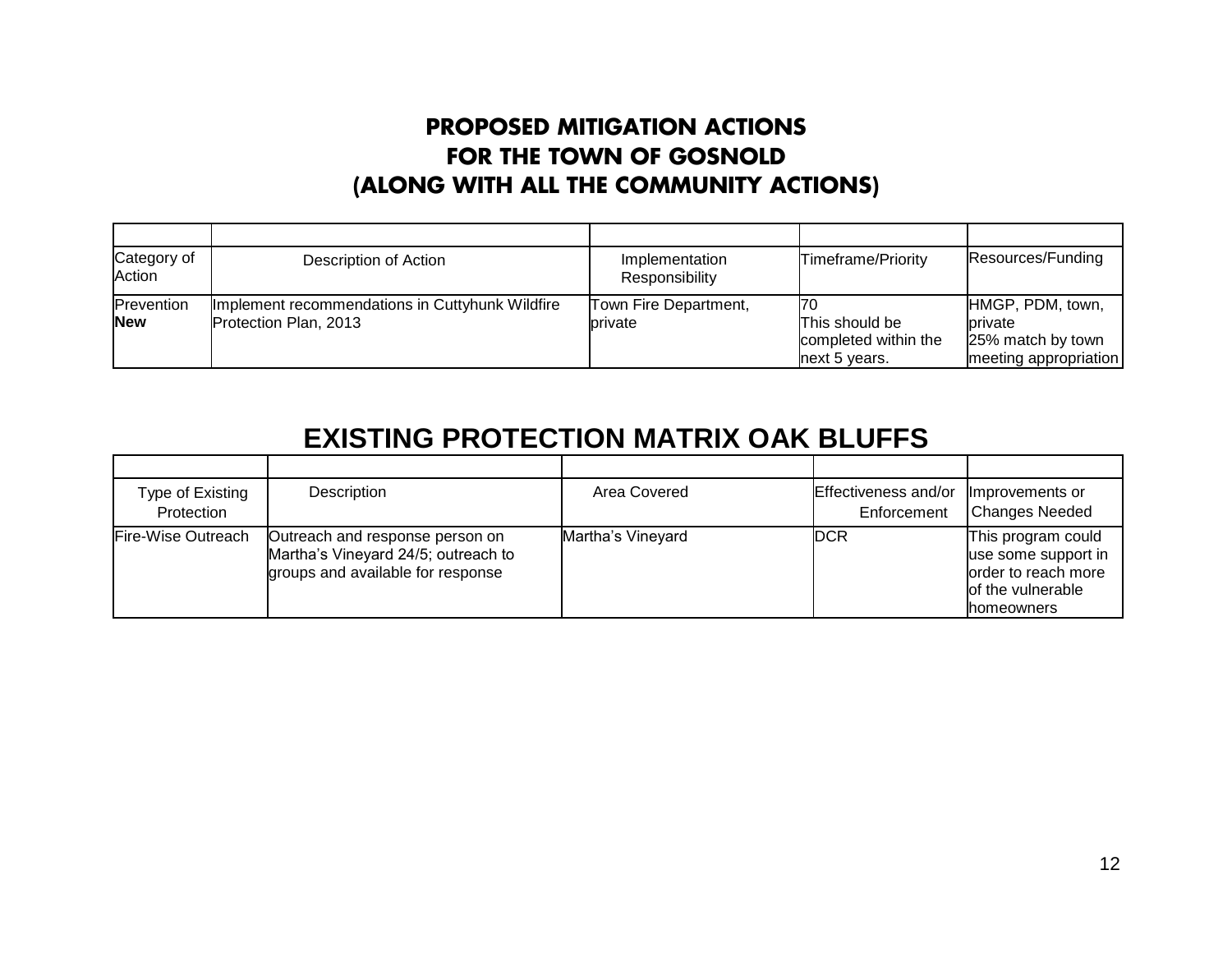### **PROPOSED MITIGATION ACTIONS FOR THE TOWN OF OAK BLUFFS (ALONG WITH ALL THE COMMUNITY ACTIONS)**

| Category of<br>Action                  | Description of Action                                                                                                                                                                                                                                                                                                            | Implementation<br>Responsibility                         | <b>Timeframe/Priority</b>                                                                                                                                                                                    | Resources/Funding                                              |
|----------------------------------------|----------------------------------------------------------------------------------------------------------------------------------------------------------------------------------------------------------------------------------------------------------------------------------------------------------------------------------|----------------------------------------------------------|--------------------------------------------------------------------------------------------------------------------------------------------------------------------------------------------------------------|----------------------------------------------------------------|
| Prevention                             | In order to reduce the impacts of drought and wildfire,<br>establish an overall management plan for the State<br>Forest, including establishment of specific procedures<br>or Memoranda of Agreement regarding the transfer of<br>land for new public water supplies and for easements<br>to install water supply lines          | <b>DCR</b> and State Forest<br><b>Advisory Committee</b> | 65<br>The initial phase of<br>opening a dialog<br>between the town fire<br>and water departments,<br>the MVC and the new<br><b>State Forest</b><br>Superintendent should<br>be done within the next<br>vear. | <b>DCR</b>                                                     |
| Structural                             | In order to reduce the impacts of drought and wildfire,<br>install new public water supplies and water supply<br>lines within the State Forest                                                                                                                                                                                   | <b>Town Water District</b>                               | 60<br>If DCR agrees to<br>consider this (although<br>it's not recreational),<br>design should be<br>completed within the<br>next 5 years, and<br>possibly construction.                                      | HMGP, PDM<br>25% match by DCR                                  |
| Structural                             | In order to lessen the impacts of drought and wildfire,<br>establish plans and build infrastructure for water<br>supply needs to alleviate future drought emergencies.<br>The Town of Oak Bluffs, nearly at buildout, should<br>focus its attention on redundancy plans in response to<br>potential emergencies such as drought. | <b>Town Water District</b>                               | 60<br>Design and permitting<br>should be underway<br>within the next 5 years.                                                                                                                                | HMGP, PDM<br>25% match by town<br>water district               |
| <b>New</b><br>Prevention<br><b>New</b> | In order to lessen wildfire vulnerability, clear a 100-foot M. V. Land Bank<br>firebreak between the Southern Woodlands and<br>vulnerable residences. (Proposed by Acting Chief<br>Rose)                                                                                                                                         |                                                          | 65<br>This should be done<br>within the next 5 years.                                                                                                                                                        | HMGP, M.V. Land<br>Bank, PDM<br>25% match by M.V.<br>Land Bank |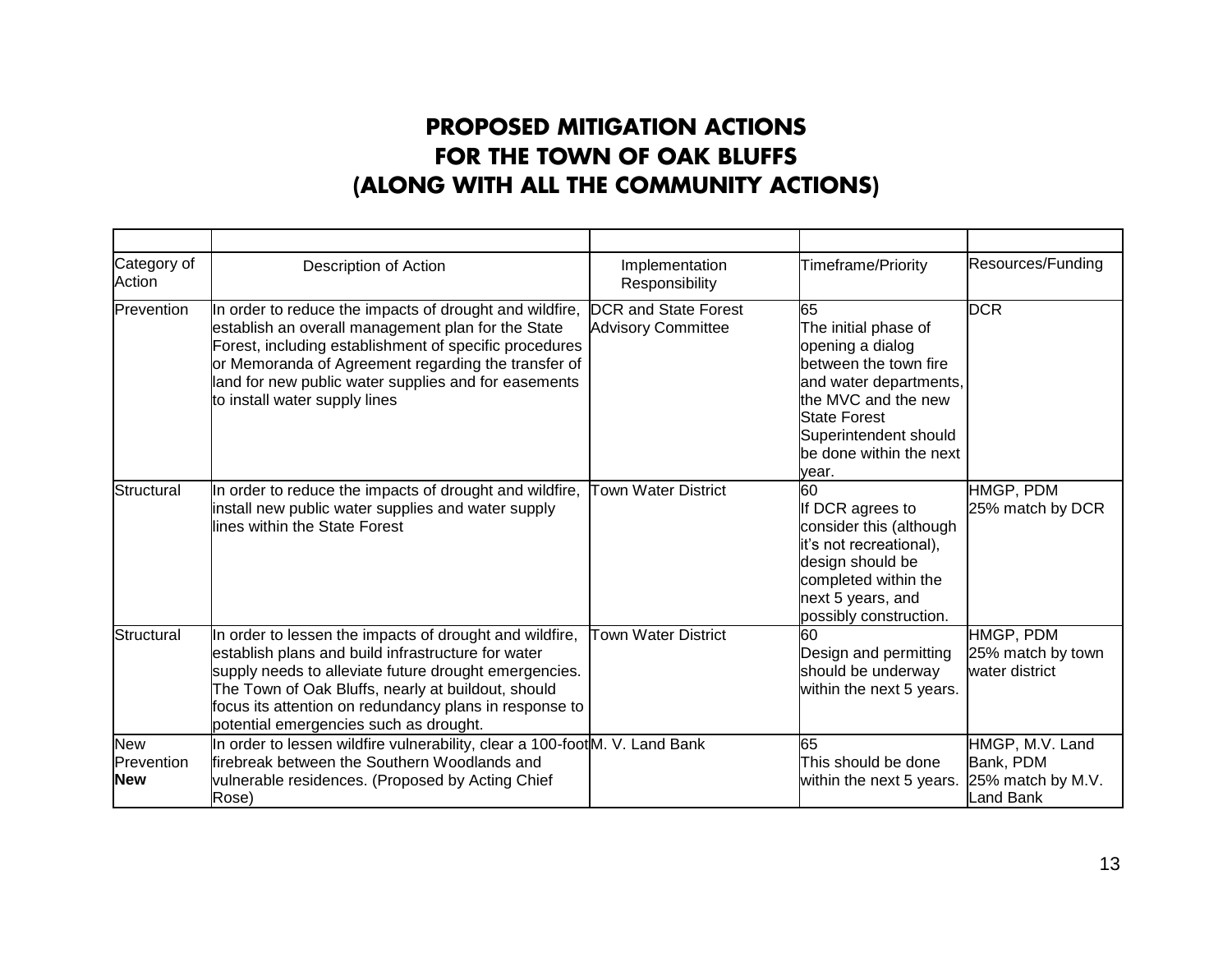# **EXISTING PROTECTION MATRIX TISBURY**

| Type of Existing<br>Protection                      | Description                                                                                                                    | Area Covered      | Effectiveness and/or<br>Enforcement          | Improvements or<br><b>Changes Needed</b>                                                         |
|-----------------------------------------------------|--------------------------------------------------------------------------------------------------------------------------------|-------------------|----------------------------------------------|--------------------------------------------------------------------------------------------------|
|                                                     | Fire-Wise Outreach Outreach and response person on Martha's<br>Vineyard 24/5; outreach to groups and<br>available for response | Martha's Vineyard | <b>DCR</b>                                   | This program could use<br>some support in order<br>to reach more of the<br>vulnerable homeowners |
| Structural,<br>protection,<br>emergency<br>services | Relocation of Fire/Ambulance Departments<br>out of floodplain                                                                  | Town              | completed                                    |                                                                                                  |
| Emergency<br>Services                               | Land purchase for new Emergency Services Town<br>facility out of floodplain                                                    |                   | completed                                    |                                                                                                  |
| Structural,<br>protection                           | Hardened utilities – electric lines on Main St, Town<br>Union St., Beach St., and Water St.                                    |                   | Conduit completed,<br>no utilities in as yet | Town                                                                                             |
| Emergency<br>services                               | foam trailer for fighting ethanol-based fires                                                                                  | Town              | completed                                    |                                                                                                  |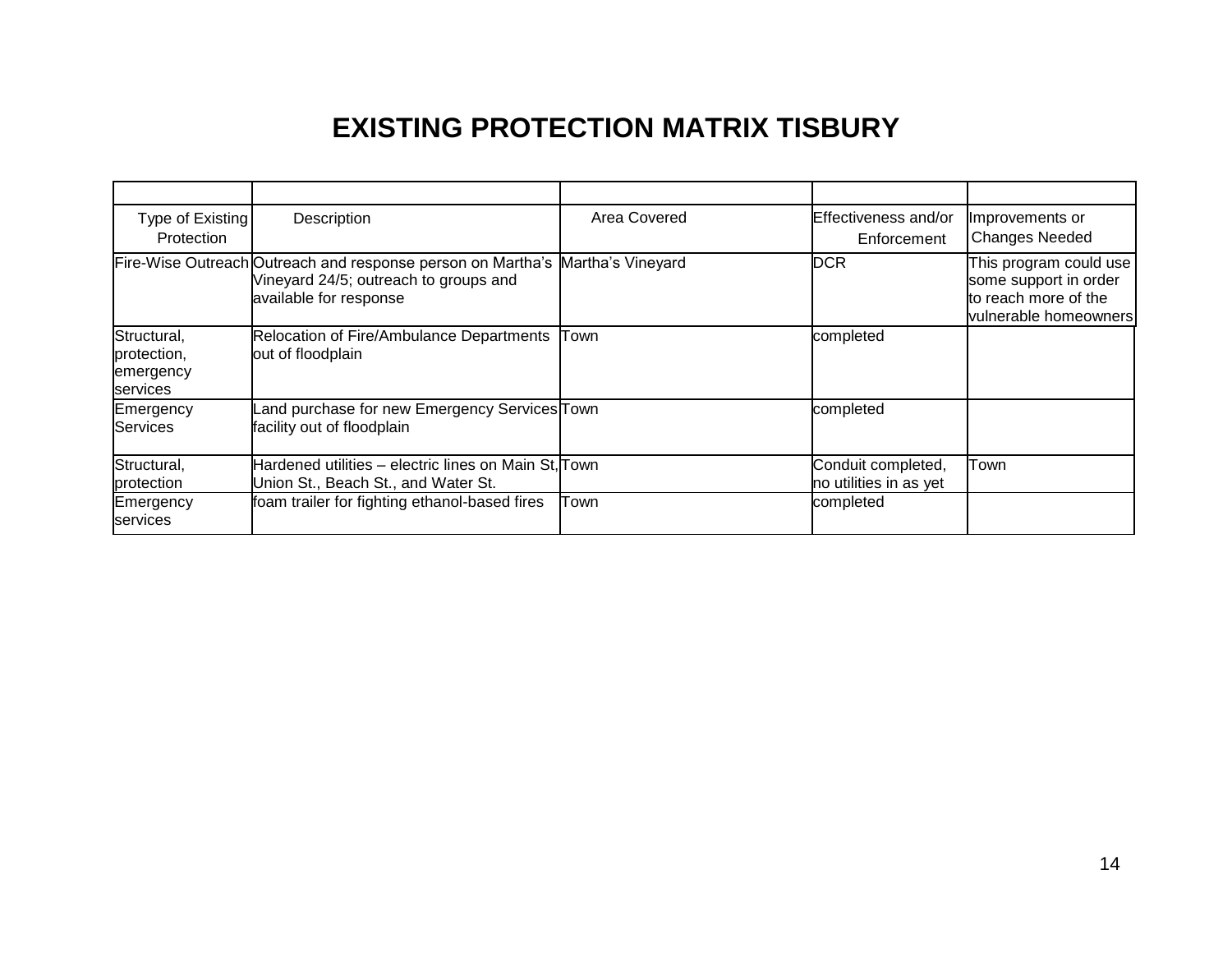### **PROPOSED MITIGATION ACTIONS FOR THE TOWN OF TISBURY (ALONG WITH ALL THE COMMUNITY ACTIONS)**

| Category of<br>Action     | Description of Action                                                                                                                                                                                                                                                                                                   | Implementation<br>Responsibility                         | Timeframe/Priority                                                                                                                                                                                           | Resources/Funding                                          |
|---------------------------|-------------------------------------------------------------------------------------------------------------------------------------------------------------------------------------------------------------------------------------------------------------------------------------------------------------------------|----------------------------------------------------------|--------------------------------------------------------------------------------------------------------------------------------------------------------------------------------------------------------------|------------------------------------------------------------|
| Structural,<br>protection | Hardened utilities - electric lines on Main St, Union<br>St., Beach St., and Water St.                                                                                                                                                                                                                                  | <b>Town DPW</b>                                          | Conduit completed, no<br>utilities in as yet; This<br>should be done within<br>the next 5 years.                                                                                                             | Town                                                       |
| Prevention<br><b>New</b>  | Ensure that outdoor storage materials are secured<br>from creating a flood hazard.                                                                                                                                                                                                                                      | Town DPW and<br>Harbormaster, private                    | 40<br>This should be done<br>within the next year.                                                                                                                                                           | Town, private                                              |
| Prevention                | In order to reduce the impacts of drought and wildfire,<br>establish an overall management plan for the State<br>Forest, including establishment of specific procedures<br>or Memoranda of Agreement regarding the transfer of<br>land for new public water supplies and for easements<br>to install water supply lines | <b>DCR</b> and State Forest<br><b>Advisory Committee</b> | 65<br>The initial phase of<br>opening a dialog<br>between the town fire<br>and water departments,<br>the MVC and the new<br><b>State Forest</b><br>Superintendent should<br>be done within the next<br>year. | <b>DCR</b>                                                 |
| Structural                | In order to reduce the impacts of drought and wildfire,<br>install new public water supplies and water supply<br>lines within the State Forest                                                                                                                                                                          | Town Water Department                                    | 60<br>If DCR agrees to<br>consider this (although<br>it's not recreational),<br>design should be<br>completed within the<br>next 5 years, and<br>possibly construction.                                      | HMGP, PDM<br>25% match by DCR,<br>town water<br>department |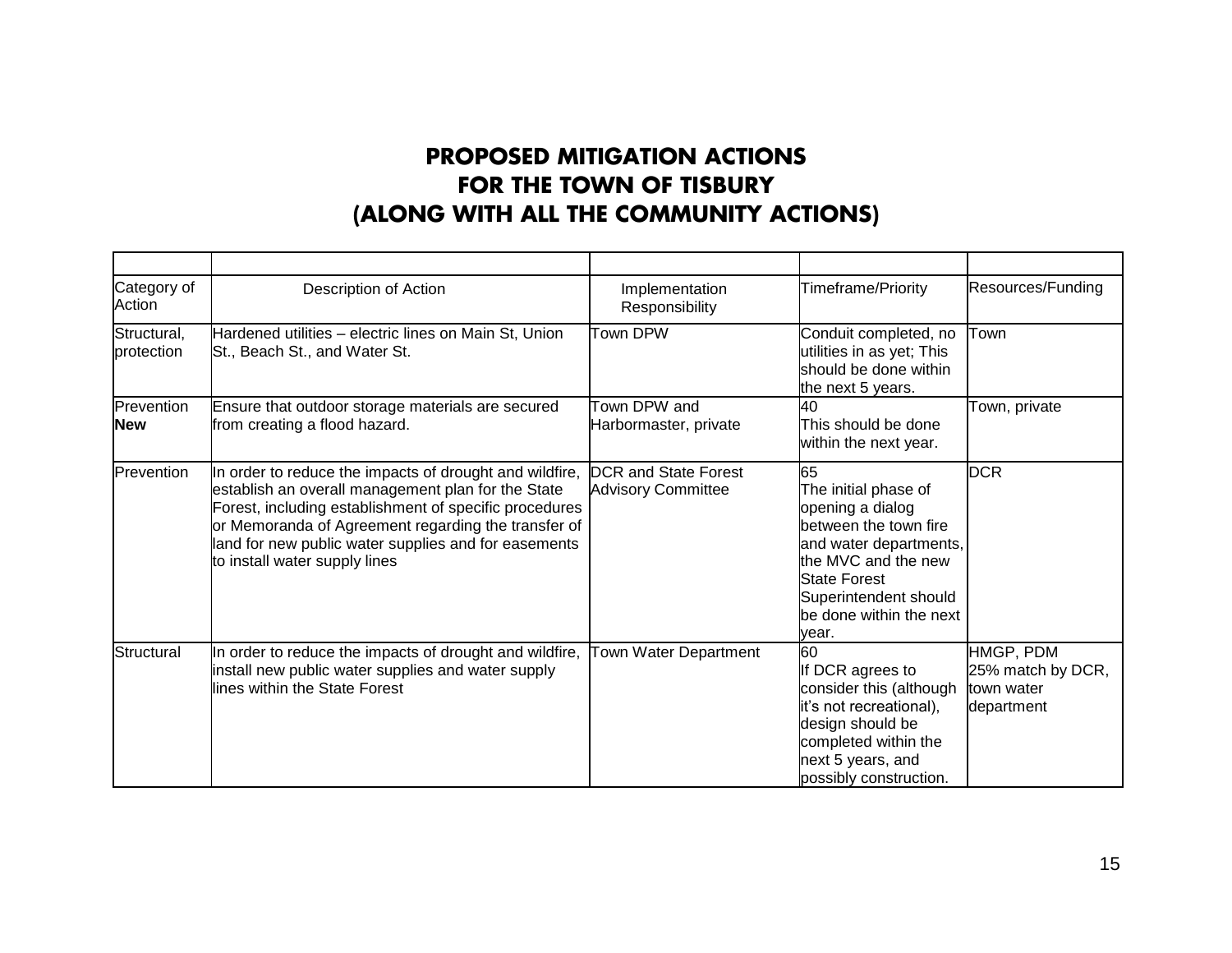| Structural | In order to lessen the impacts of drought and wildfire, Town Water Department<br>establish plans and build infrastructure for water<br>supply needs to alleviate future drought emergencies.<br>The Town of Tisbury, nearly at buildout, should focus<br>its attention on redundancy plans in response to<br>potential emergencies such as drought or wildfire. |                       | 60<br>Design and permitting<br>for this should be<br>underway within the<br>next 5 years.                                                                                                 | HMGP, PDM<br>25% match by town<br>water department |
|------------|-----------------------------------------------------------------------------------------------------------------------------------------------------------------------------------------------------------------------------------------------------------------------------------------------------------------------------------------------------------------|-----------------------|-------------------------------------------------------------------------------------------------------------------------------------------------------------------------------------------|----------------------------------------------------|
| Structural | Consider potential need for and options to provide<br>water supply to areas with a development pattern that<br>may not be compatible with continued private well<br>water supplies, which may not be adequate in the<br>event of emergencies such as drought and wildfire;<br>build the necessary infrastructure.                                               | Town Water Department | 60<br>Conversations should<br>be had within the next 5 water department<br>vears. If this is a<br>desirable solution,<br>planning and permitting<br>can begin within the<br>next 5 years. | HMGP, PDM<br>25% match by town                     |

### **EXISTING PROTECTION MATRIX WEST TISBURY**

| Type of Existing<br>Protection                | Description                                                                                                 | Area Covered                               | <b>Effectiveness and/or</b><br>Enforcement | Improvements or<br><b>Changes Needed</b>                                                             |
|-----------------------------------------------|-------------------------------------------------------------------------------------------------------------|--------------------------------------------|--------------------------------------------|------------------------------------------------------------------------------------------------------|
| <b>Fire Breaks in State</b><br><b>IForest</b> | Fire breaks maintained by grazing,<br>brushbreaking, controlled burns                                       | Within Manuel F. Correllus State<br>Forest | <b>DCR</b>                                 | Need continued<br>management; this<br>program could use<br>some funding support                      |
| Fire-Wise Outreach                            | Outreach and response person on<br>Martha's Vineyard 24/5; outreach to<br>groups and available for response | Martha's Vineyard                          | <b>DCR</b>                                 | This program could<br>use some support in<br>order to reach more<br>of the vulnerable<br>Ihomeowners |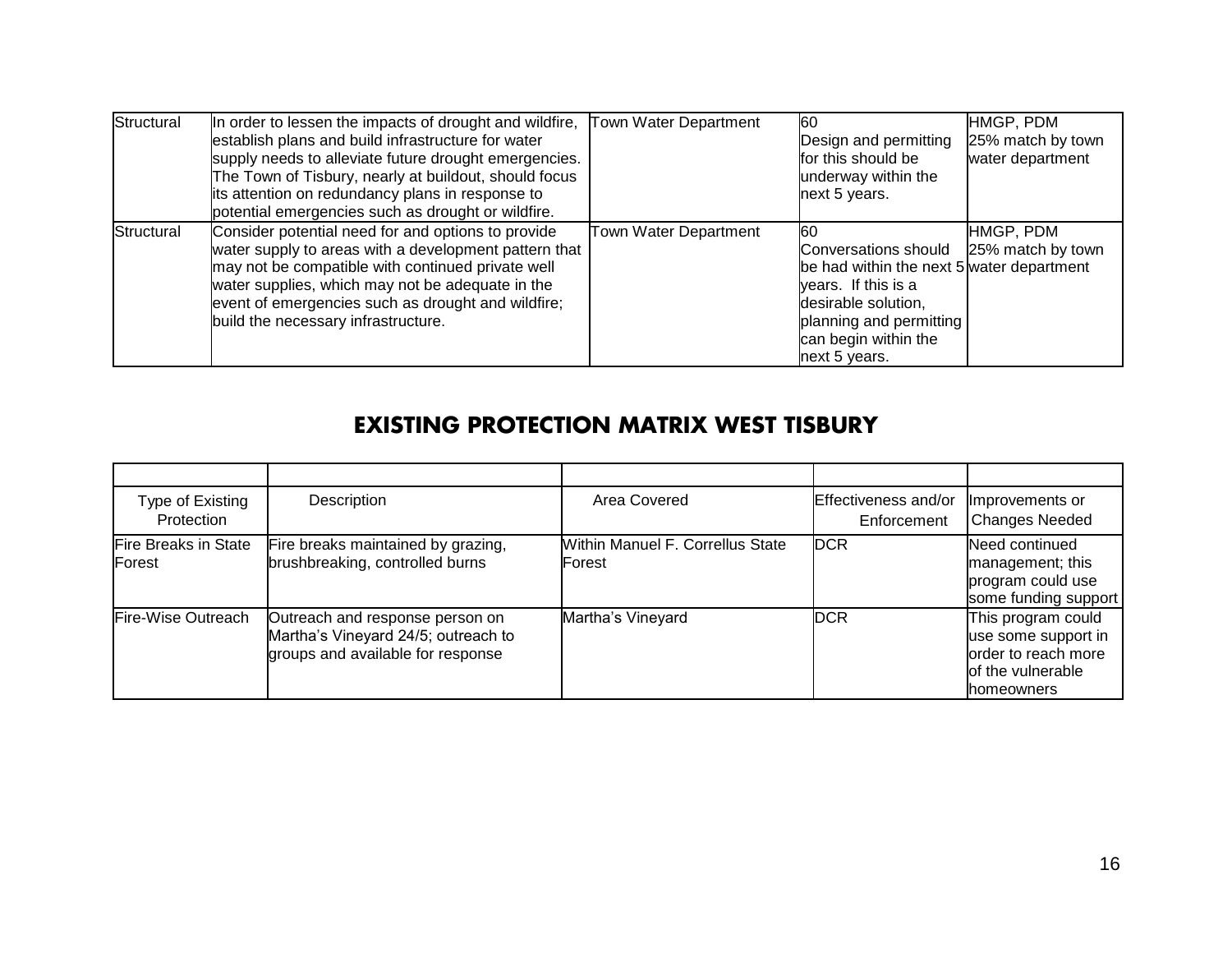### **PROPOSED MITIGATION ACTIONS FOR THE TOWN OF WEST TISBURY (ALONG WITH ALL THE COMMUNITY ACTIONS)**

| Category of<br>Action    | <b>Description of Action</b>                                                                                                                                                                                                                                                                                            | Implementation<br>Responsibility                         | Timeframe/Priority                                                                                                                                                                                           | Resources/Funding                                                           |
|--------------------------|-------------------------------------------------------------------------------------------------------------------------------------------------------------------------------------------------------------------------------------------------------------------------------------------------------------------------|----------------------------------------------------------|--------------------------------------------------------------------------------------------------------------------------------------------------------------------------------------------------------------|-----------------------------------------------------------------------------|
| Structural               | Consider potential need for and options to provide<br>water supply to areas with a development pattern that<br>may not be compatible with continued private well<br>water supplies, which may not be adequate in the<br>event of emergencies such as drought and wildfire;<br>build the necessary infrastructure.       | <b>Town Selectmen</b>                                    | <b>60</b><br>Conversations should<br>be had within the next 5 town, construction<br>years. If this is a<br>desirable solution,<br>planning and permitting<br>can begin within the<br>next 5 years.           | HMGP, PDM<br>25% match in kind by<br>match by town<br>meeting appropriation |
| Prevention               | In order to reduce the impacts of drought and wildfire,<br>establish an overall management plan for the State<br>Forest, including establishment of specific procedures<br>or Memoranda of Agreement regarding the transfer of<br>land for new public water supplies and for easements<br>to install water supply lines | <b>DCR</b> and State Forest<br><b>Advisory Committee</b> | 65<br>The initial phase of<br>opening a dialog<br>between the town fire<br>and water departments,<br>the MVC and the new<br><b>State Forest</b><br>Superintendent should<br>be done within the next<br>vear. | <b>DCR</b>                                                                  |
| Structural               | In order to reduce the impacts of drought and wildfire,<br>install new public water supplies and water supply<br>lines within the State Forest                                                                                                                                                                          | Town Water Department                                    | 60<br>If DCR agrees to<br>consider this (although<br>it's not recreational),<br>design should be<br>completed within the<br>next 5 years, and<br>possibly construction.                                      | HMGP, PDM<br>25% match by DCR,<br>town appropriations                       |
| Prevention<br><b>New</b> | Use town regulations to prevent subdivision covenants Town planning board<br>from restricting homeowners from using fire-wise<br>roofing materials such as asphalt.                                                                                                                                                     |                                                          | 65<br>This should be done<br>within the next year.                                                                                                                                                           |                                                                             |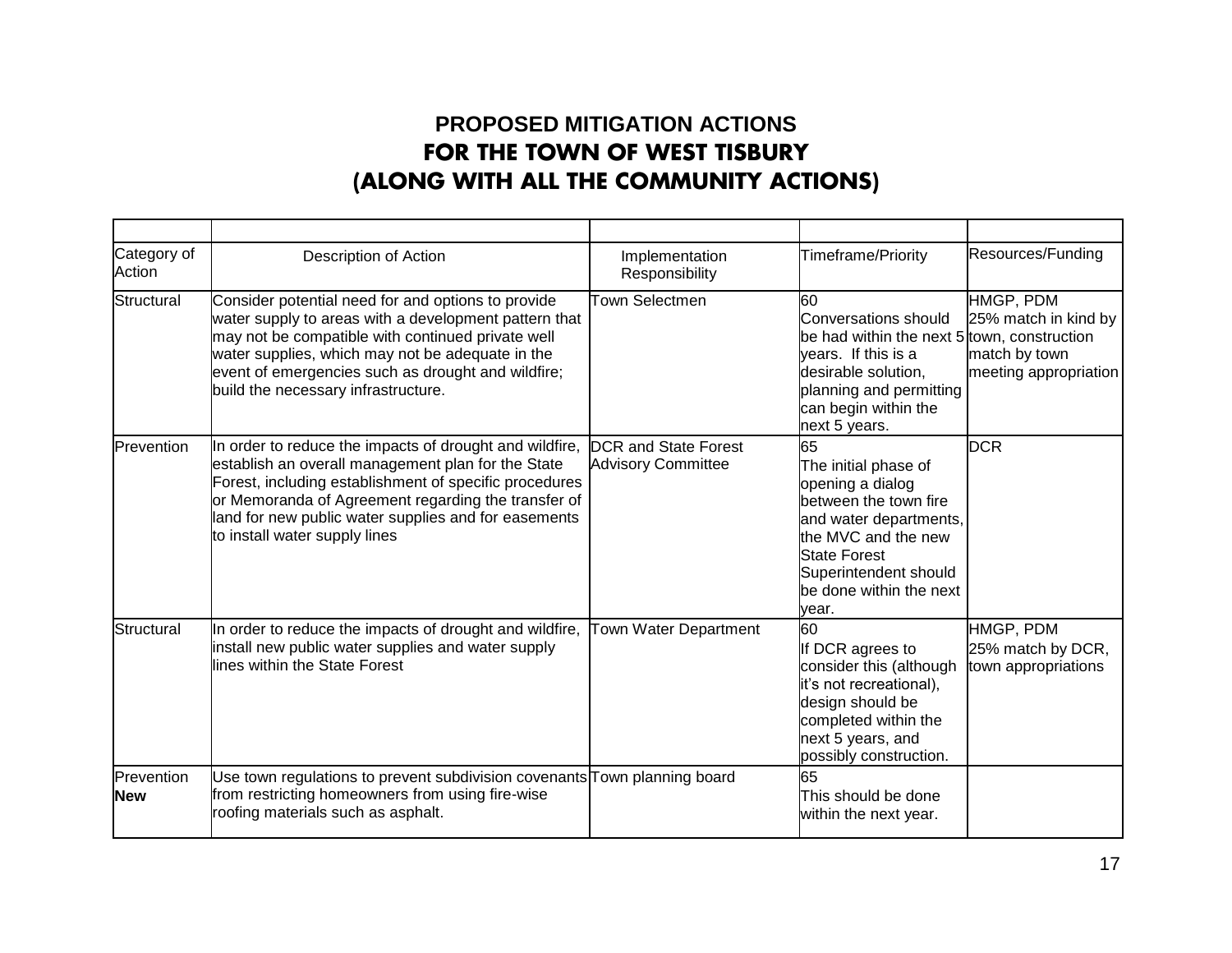Next is a discussion of drought and wildfire hazards, followed by a town-by-town vulnerability assessment.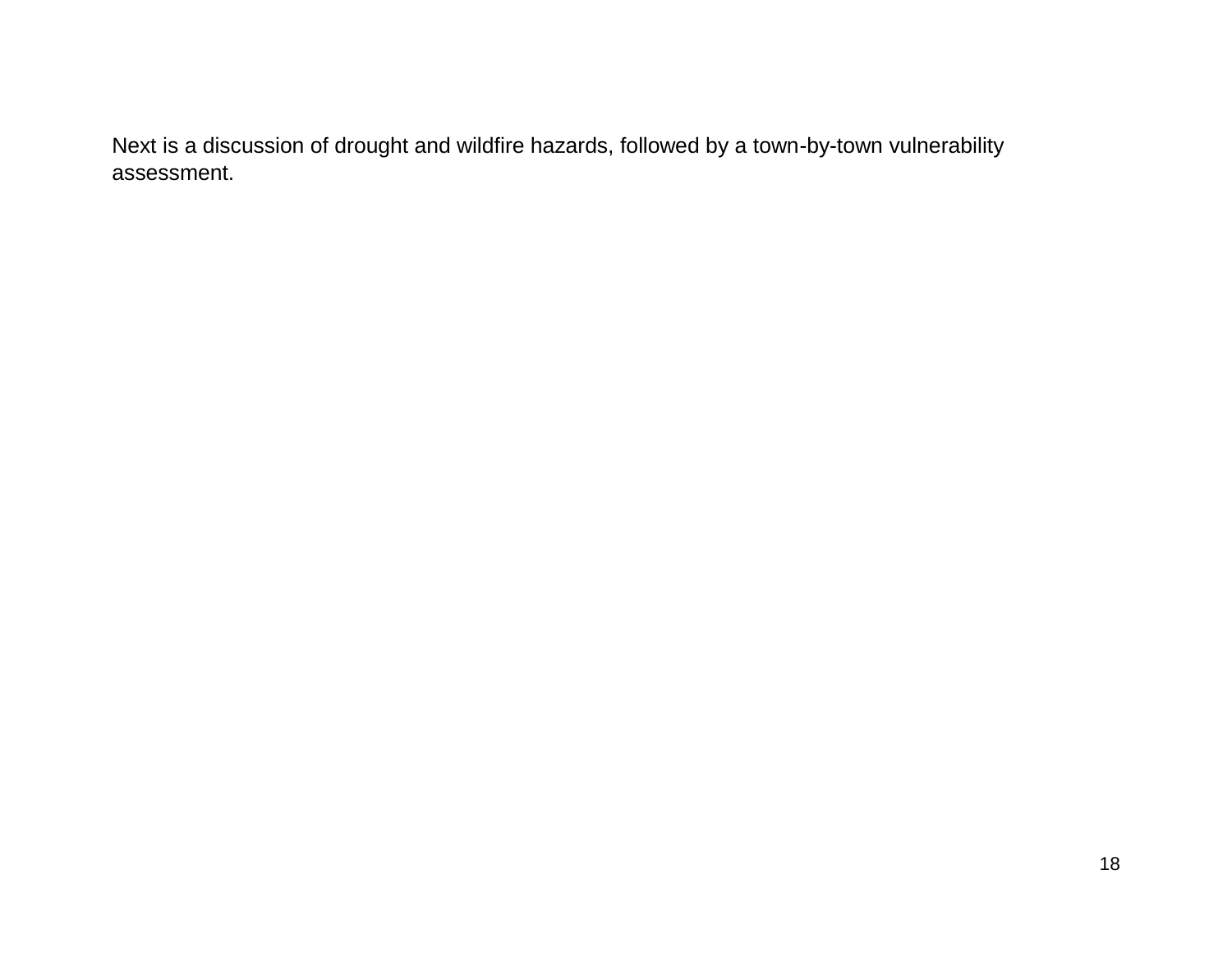#### **Drought and wildfire hazards**

#### **Fire-related Hazards:**

#### **Drought:**

Drought conditions exist when an area experiences an extended period of deficient water supply. The fire hazards associated with drought are closely associated with the time of year. Drought conditions in spring, when trees have not leafed out, may be particular cause for concern for wildfires.

#### **Vulnerability to Drought:**

Vulnerability to drought is not a localized issue that can be pinpointed to a specific place or time. Unlike the more ephemeral natural hazards that quickly strike and leave, drought takes some time to establish itself and some time to depart. Drought levels intensify from normal conditions through the range of drought advisory, drought watch, drought warning and drought emergency. According to the Massachusetts Department of Conservation and Recreation<sup>1</sup>, the most recent local drought has ended. A Drought *Advisory for two of the state's drought regions, the Southeast Region and the Cape and Islands Region, had been in effect from October 1 through November 30, 2014. As of December 1, 2014, the Drought Advisory is no longer in effect, and conditions have returned to normal.*

In 2003, the Martha's Vineyard Commission produced *Martha's Vineyard Source Water Protection Project*, which assessed the needs for protection of the three major public water supplies on Martha's Vineyard, in part to be better prepared for emergencies like drought. The report recommended redundancy for the Oak Bluffs and Tisbury water supplies, to be prepared for emergencies, particularly establishing permission and infrastructure to cross the State Forest and possibly to drill wells there. The report recommended similar improvements for Edgartown, and also to add to the overall supply and infrastructure, which was not estimated to be adequate to meet the projected demand. In addition, the report recommended that plans be considered to bring public water supply to parts of Edgartown that are presently served by wells, and for the Town of West Tisbury to consider initiating its first public water supply service (The entire town is presently served by private wells). In order to meet existing demand and unable to use one well because of high iron content, Edgartown has reported pumping all available wells 17-24 hours per day in the summer, with no redundancy available in case of emergency, which condition is expected to continue<sup>2</sup>, leaving Edgartown particularly vulnerable to emergencies like drought.

#### **Wildfires:**

 $\overline{a}$ 

<sup>&</sup>lt;sup>1</sup> <http://www.mass.gov/eea/agencies/dcr/water-res-protection/water-data-tracking/drought-status.html>

<sup>2</sup> *Superintendent Fred Dumont, Edgartown Water Department,* 2007, personal communication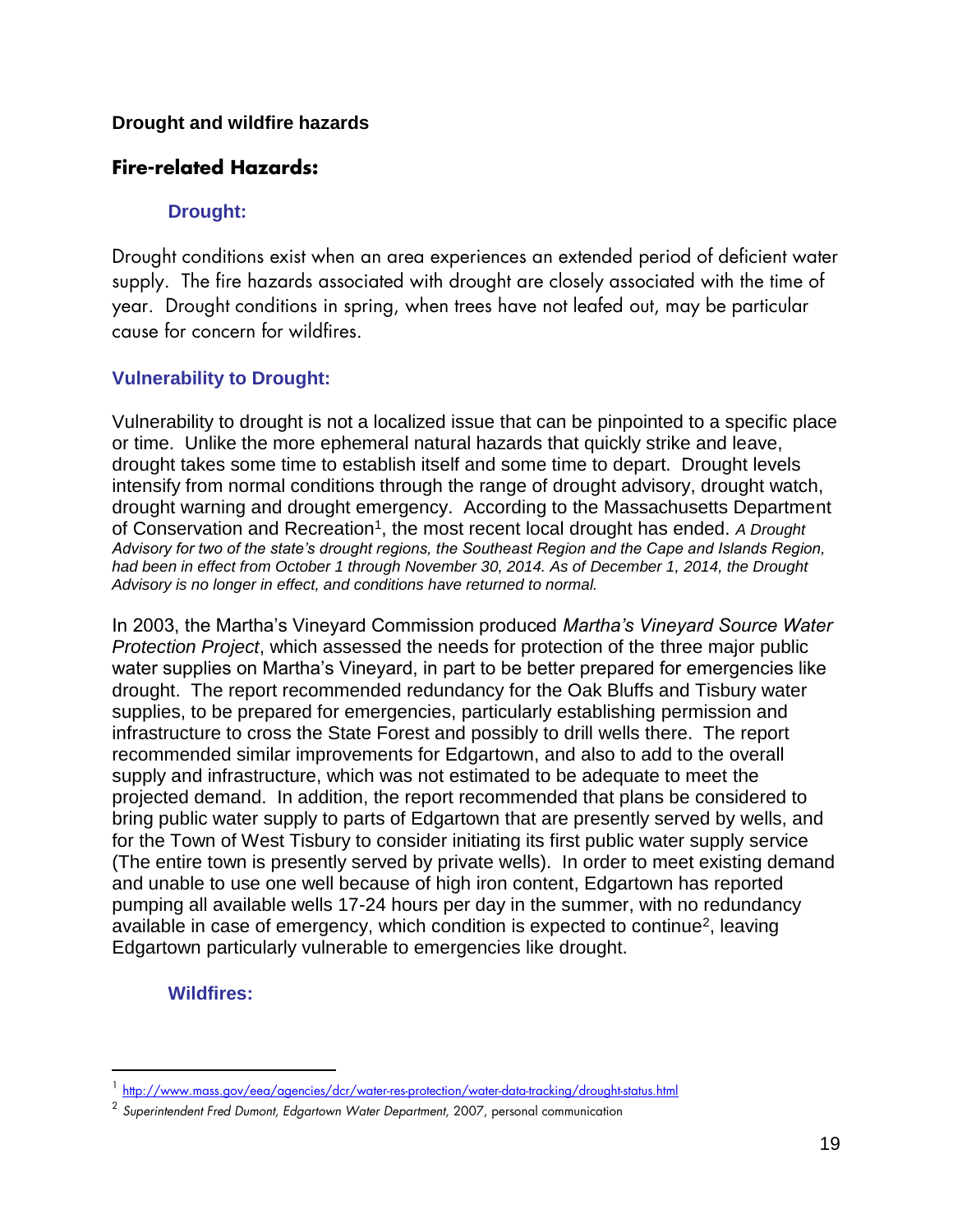We are less familiar with wildfires as a hazard, maybe thinking that they are more likely to occur in the vast western wildernesses of our nation. Wildfires have happened closer to home. In 1957, a fire burned 18,000 acres from Carver to Plymouth, burning all the way to the sea, which is the only reason that it stopped. In the first 6 hours, 12,500 acres burned at the rate of 53 acres/minute. For scale, the Martha's Vineyard State Forest is about 5,200 acres (Imagine an area more than twice the size of the State Forest burning in 6 hours). On Martha's Vineyard, between 1867 and 1929, there were 16 fires greater than 1,000 acres, including the largest (known) 12,000 acres in 1916, which burned from West Tisbury to Farm Neck, Ocean Heights and Edgartown. Since then, fires have generally been smaller. The last big fire was in 1965, 1,200 acres from Great Plains to Katama.

This type of natural disaster would strike quickly and with potential for great loss of life and property.

#### **Vulnerability to Wildfire:**

 $\overline{a}$ 

According to the *Commonwealth of Massachusetts State Hazard Mitigation Plan<sup>3</sup>* , Massachusetts' forests are potential fuels for wildfires…."Particular areas at risk include the Southeastern area of Plymouth County, Cape Cod, and the Islands, where forested areas pose wildland fire and urban interface fire hazards. Sandy soils, which dry out quickly, increase the wildfire risk in this area".

The table which follows, *Major fires of Martha's Vineyard, 1855-1999,* lists the major fires that have occurred on Martha's Vineyard, and their locations.

| Year | Date  | Size (ac) | -ocation                                                         |
|------|-------|-----------|------------------------------------------------------------------|
| 1855 | 4/7   | large     | <b>Willis Plain</b>                                              |
| 1864 | 4/27  | 4,000     | near Lagoon (south central Martha's Vineyard)                    |
| 1875 | 7/2   | 7-10,000  | Quompacha Bottom                                                 |
| 1883 | 8/12  |           | Vineyard Haven town fire                                         |
| 1885 | 4/4   | small     | Gay Head-Chilmark boundary                                       |
| 1886 | 5/3   | 1,000     | near Vineyard Haven                                              |
| 1889 | 3/25  | 4,000     | Quampeche Bottom                                                 |
| 1892 | 4/9   | 5-8,000   | near Middletown                                                  |
| 1894 | June  | large     | location unknown                                                 |
| 1900 | 4/27  | 5,000     | Scrubby Neck toward Edgartown                                    |
| 1903 | 5/18  |           | <b>Inisfail Hotel</b>                                            |
| 1909 | 7/23  | 10,000    | on Plains                                                        |
| 1914 | 12/25 | 1,200     | western Great Plains to Katama (south eastern Martha's Vineyard) |
| 1916 | 5/19  | 12,000    | West Tisbury to Farm Neck, Ocean Heights, and Edgartown          |
| 1920 | 8/6   |           | large Vineyard Haven fire                                        |
| 1926 | 5/14  | 6,400     | West Tisbury toward Ocean Heights                                |
| 1927 | 4/30  | 6,400     | from Dr. Fisher Road to Edgartown                                |
| 1927 | 5/24  | 6,400     | from Dr. Fisher Road towards Edgartown                           |

Major fires of Martha's Vineyard, 1855-1999<sup>4</sup>

<sup>3</sup> *Commonwealth of Massachusetts State Hazard Mitigation Plan,* 2013, Prepared by The Massachusetts Emergency Management Agency (MEMA) and the Department of Conservation and Recreation (DCR)

<sup>&</sup>lt;sup>4</sup> The Modern and Historic Fire Regimes of Central Martha's Vineyard, Massachusetts, 2002, A Thesis Presented by Adam Mouw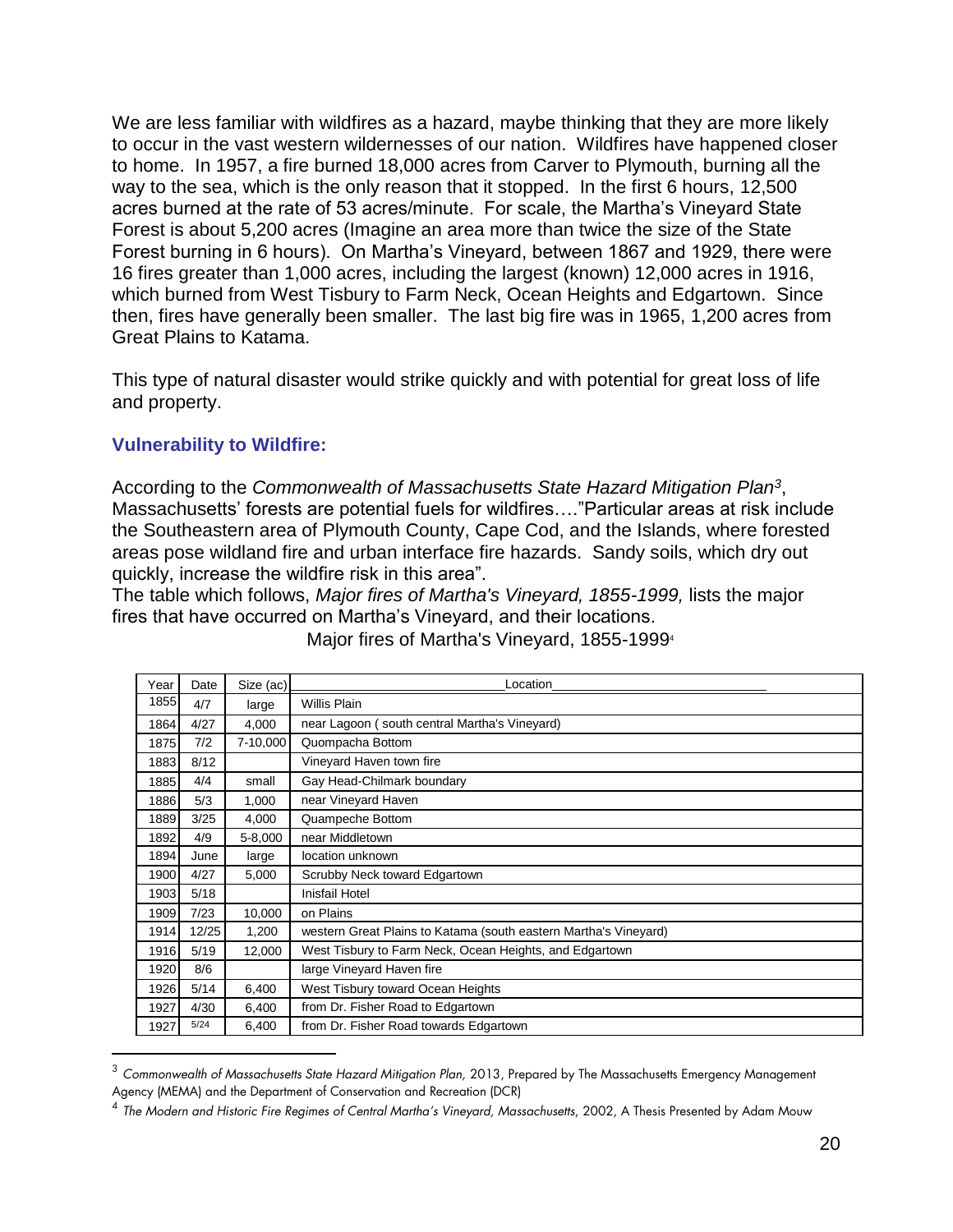| 1928 | 4/28  | small | Indian Hill Road                                                |  |  |  |  |  |
|------|-------|-------|-----------------------------------------------------------------|--|--|--|--|--|
| 1929 | 4/6   | 2,500 | Watcha to Tiah's Cove, Waldron's Bottom, to Oyster Pond         |  |  |  |  |  |
| 1929 | 5/4   | 2,560 | Waldron's Bottom                                                |  |  |  |  |  |
| 1929 | 7/3   | small | Tashmoo/Herring Creek                                           |  |  |  |  |  |
| 1930 | 5/10  | 200   | West Chop                                                       |  |  |  |  |  |
| 1930 | 5/17  | 5,000 | between Edgartown and Oak Bluffs                                |  |  |  |  |  |
| 1930 | 6/7   | 1,000 | north to northeast through State Forest                         |  |  |  |  |  |
| 1932 |       |       | two fires in State Forest                                       |  |  |  |  |  |
| 1935 | 3/30  | 4,000 | Edgartown Great Pond to Katama                                  |  |  |  |  |  |
| 1936 |       |       | 8 fires, none in State Forest                                   |  |  |  |  |  |
| 1937 |       |       | Chappaquiddick                                                  |  |  |  |  |  |
| 1939 | 4/1   | 4,000 | Quampacha Bottom on Dr. Fisher Road to Vineyard Haven Road      |  |  |  |  |  |
| 1940 | 5/18  | 1,000 | State Forest near Edgartown - Vineyard Haven Road               |  |  |  |  |  |
| 1942 | 5/27  | 350   | Job's Neck Pond to Jayne's Cove                                 |  |  |  |  |  |
| 1942 |       | 1,200 | near Edgartown Great Pond                                       |  |  |  |  |  |
| 1944 |       | 240   | in State Forest                                                 |  |  |  |  |  |
| 1946 | 4/20  | 5,120 | Head of Tisbury Great Pond towards Edgartown/Oak Bluffs         |  |  |  |  |  |
| 1948 | 9/4   | 300   | south & west towards Clevelandtown/Edgartown Airport            |  |  |  |  |  |
| 1951 |       |       | 10 fires on the Island                                          |  |  |  |  |  |
| 1954 | 4/10  | 1,000 | between Bames Road, Wing Road and Edgartown-Vineyard Haven Road |  |  |  |  |  |
| 1954 | 5/30  | 2,500 | Tiah's Cove, West Tisbury to Edgartown                          |  |  |  |  |  |
| 1954 | 7/17  | 100   | Chappaquiddick near four comers                                 |  |  |  |  |  |
| 1957 | 4/20  | 35    | near state highway at Deep Bottom                               |  |  |  |  |  |
| 1957 | 5/4   | 100   | North of Chilmark cemetery, toward Chilmark Pond                |  |  |  |  |  |
| 1958 | 6/14  |       | east and north from State Forest                                |  |  |  |  |  |
| 1959 | 4/25  | 25    | between Old Courthouse Road and state Highway                   |  |  |  |  |  |
| 1959 | 5/9   | 500   | West Tisbury Road near Deep Bottom                              |  |  |  |  |  |
| 1960 | 4/23  | 25    | Katama                                                          |  |  |  |  |  |
| 1963 | 10/26 | 300   | Quampache Bottom to West Tisbury Road                           |  |  |  |  |  |
| 1965 | 12/19 | 1,200 | <b>Great Plains to Katama</b>                                   |  |  |  |  |  |
| 1971 | 5/15  | 20    | Oklahoma, Tisbury                                               |  |  |  |  |  |
| 1975 | 4/26  | 50    | Northeast from Edgartown dump                                   |  |  |  |  |  |
| 1976 | 1/1   | 85    | Edgartown: Herring Creek Road to Katama Airfield                |  |  |  |  |  |
| 1987 | 8/1   | 20    | Oak Bluffs behind Crosslands Nursery                            |  |  |  |  |  |
| 1987 | July  | -8    | <b>State Forest</b>                                             |  |  |  |  |  |
| 1999 | July  | $-16$ | State Forest, along Edgartown-West Tisbury Rd.                  |  |  |  |  |  |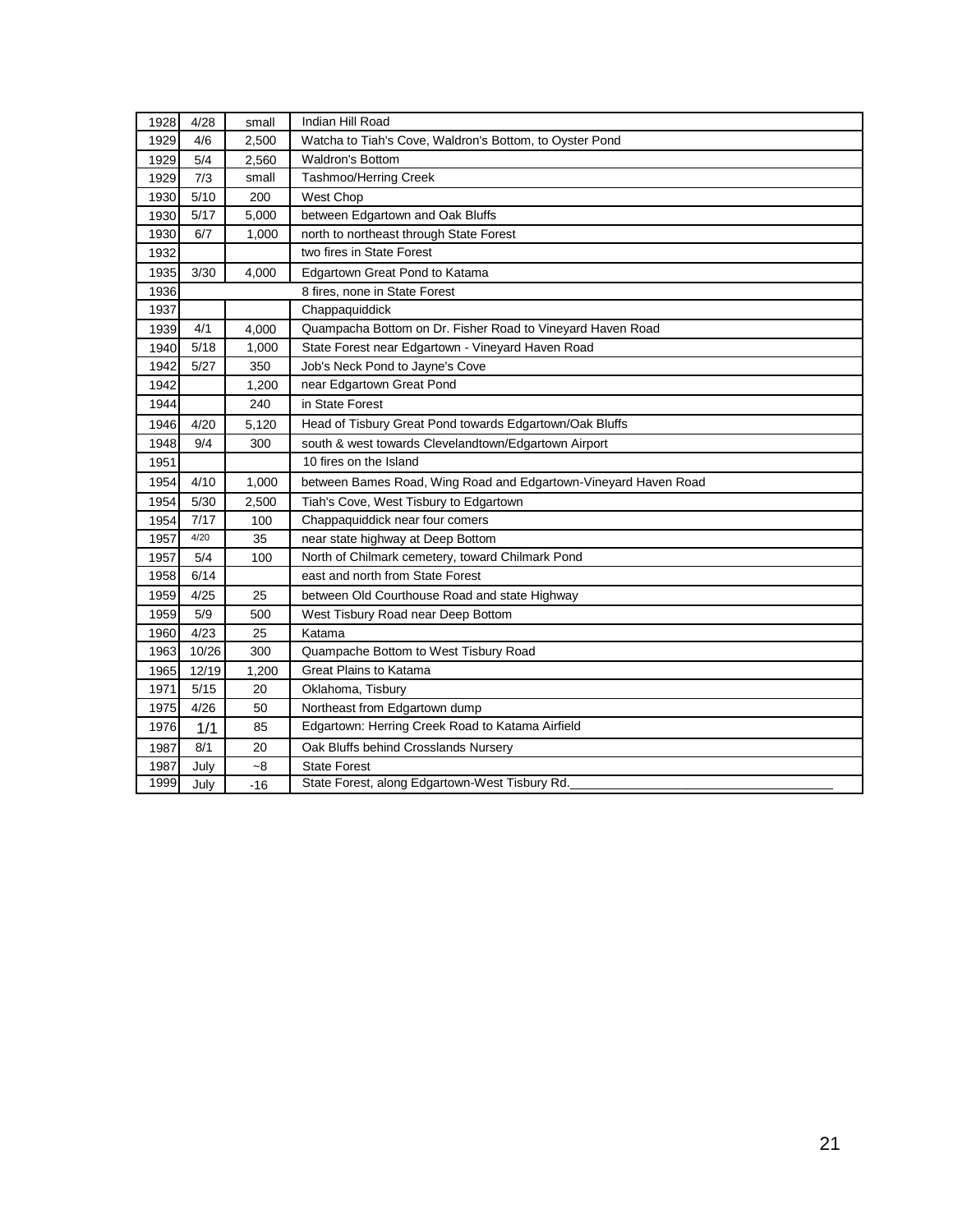#### **AQUINNAH WILDFIRE VULNERABLITY**

Aquinnah is known for its wild landscape, but most of the terrain is made up of moors rather than forests. There are some fuel-rich areas of pitch pine and scrub oak. Otherwise, forest fire is not a major issue for Aquinnah.

**Contiguous Woodlands are shown in green; darker green represents area >=50 acres; lighter green shows**

**1000ft Buffer Area. Pitch Pine or Shrub Oak vegetation is shown in tan.**

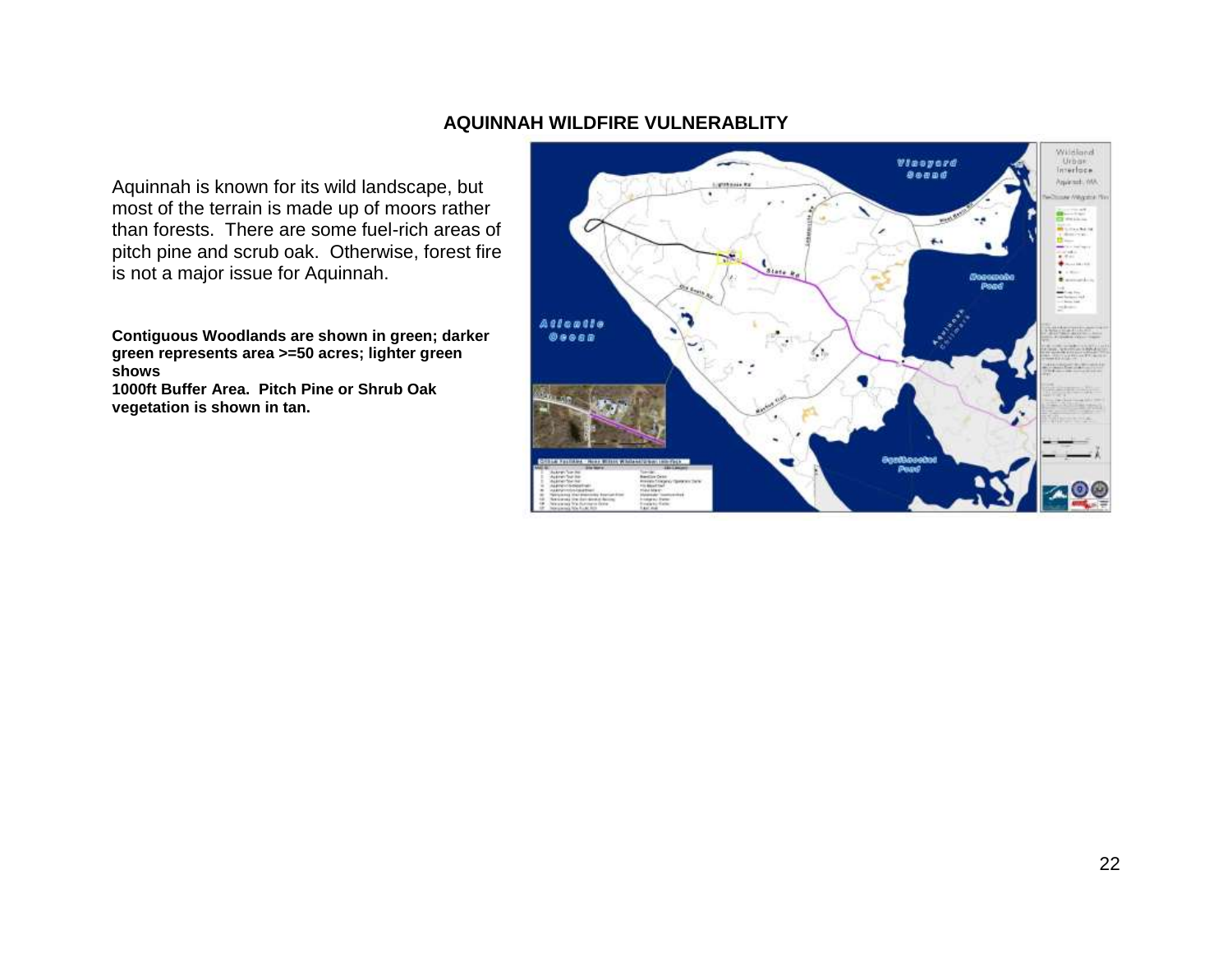## **Wildland-Urban Interface Vulnerability for Aquinnah (Wildfire Vulnerability)**

| <b>Developed</b> |         |                         |                  |                                                       |            |               |
|------------------|---------|-------------------------|------------------|-------------------------------------------------------|------------|---------------|
| Land             |         |                         |                  | Undevel. Land                                         |            |               |
|                  |         | $\#$ People $\#$ People |                  |                                                       | $#$ People |               |
| <b>Use</b>       | (other) | (July-Aug)              | <b>Buildings</b> | Approx. Value # People (other) (July-Aug) # Buildings |            | Approx. Value |

|                                             | 2.14 per<br>building | 4.22 per<br>building |              |           | 2.14 per<br>building | 4.22 per building |                |             |
|---------------------------------------------|----------------------|----------------------|--------------|-----------|----------------------|-------------------|----------------|-------------|
| <b>Residential</b>                          | 6                    | $ 13\rangle$         | $\mathbf{3}$ | \$694,803 | 32                   | 63                | 15             | \$3,474,015 |
| <b>Commercial</b>                           |                      |                      |              |           |                      |                   |                |             |
| Industrial                                  |                      |                      |              |           |                      |                   |                |             |
| Municipal,<br><b>Public, Non-</b><br>profit |                      |                      |              |           |                      |                   | $\overline{2}$ | \$463,202   |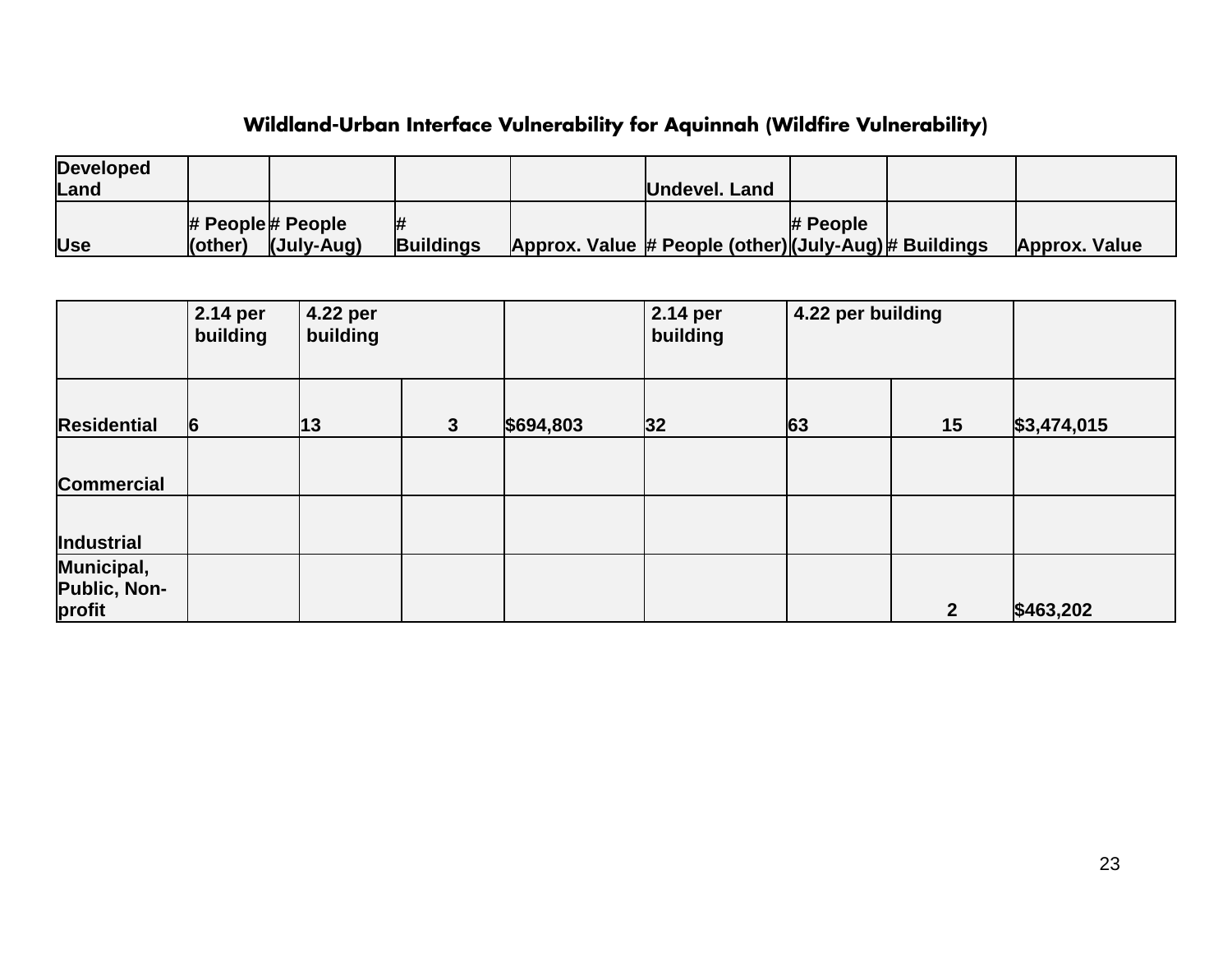### **CHILMARK WILDFIRE VULNERABILITY (WILDLAND URBAN INTERFACE)**



**Contiguous Woodlands are shown in green; darker green represents area >=50 acres; lighter green shows 1000ft Buffer Area. Pitch Pine or Shrub Oak vegetation is shown in tan.**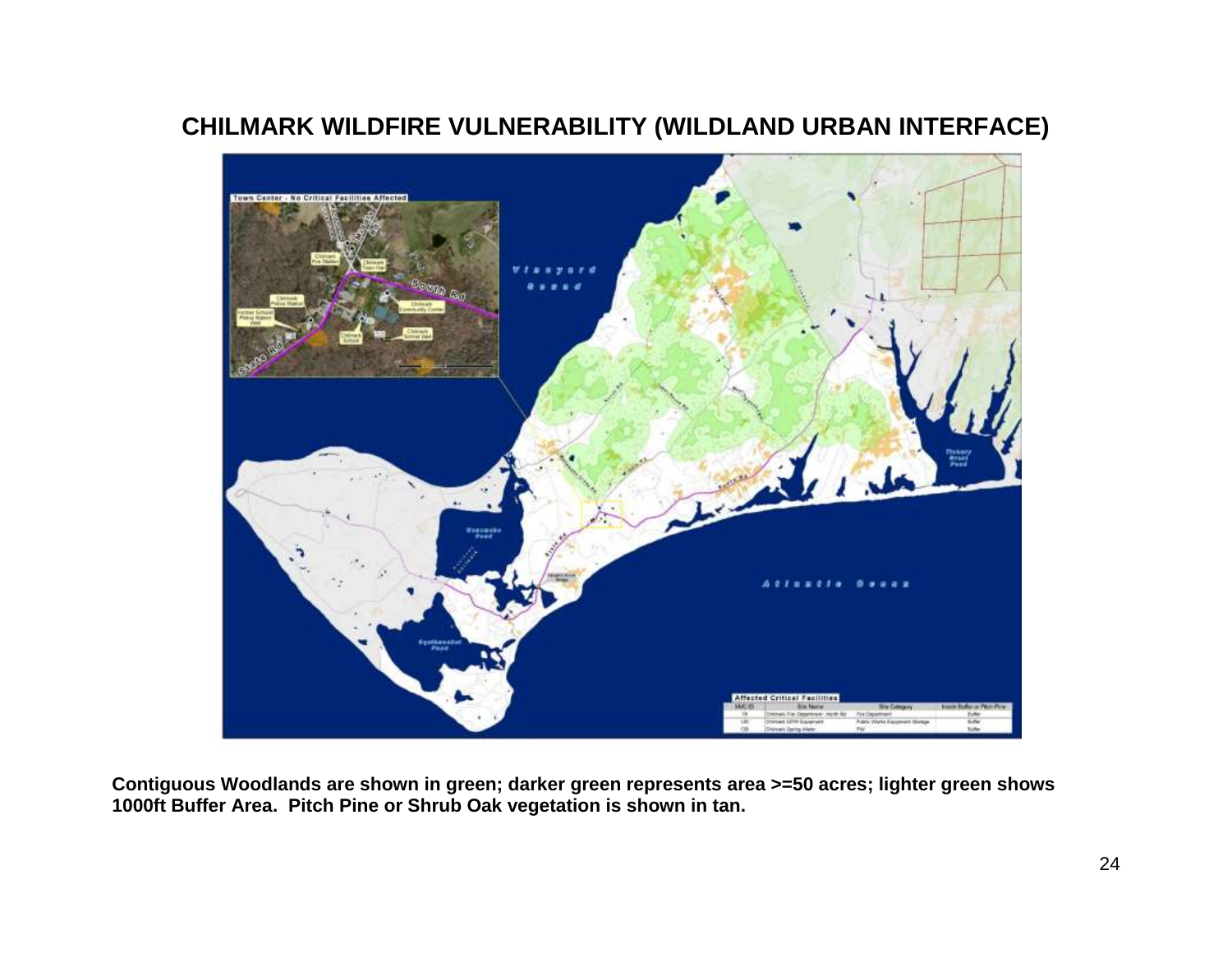# **CHILMARK WILDFIRE VULNERABILITY (WILDLAND URBAN INTERFACE)**

| <b>Developed</b> |         |                         |                  |                                                       |            |                      |
|------------------|---------|-------------------------|------------------|-------------------------------------------------------|------------|----------------------|
| <b>Land</b>      |         |                         |                  | Undevel. Land                                         |            |                      |
|                  |         | $\#$ People $\#$ People |                  |                                                       | $#$ People |                      |
| <b>Use</b>       | (other) | (July-Aug)              | <b>Buildings</b> | Approx. Value # People (other) (July-Aug) # Buildings |            | <b>Approx. Value</b> |

|                                   | 2.16 per<br>building | 4.29 per<br>building |     |               | 2.16 per<br>building | 4.29 per building |     |               |
|-----------------------------------|----------------------|----------------------|-----|---------------|----------------------|-------------------|-----|---------------|
| <b>Residential</b>                | 1162                 | 2308                 | 538 | \$266,761,900 | 1419                 | 2819              | 657 | \$325,766,856 |
| <b>Commercial</b>                 |                      |                      | כי  | \$2,537,000   |                      |                   | 6   | \$7,611,000   |
| Municipal,<br><b>Public, Non-</b> |                      |                      |     |               |                      |                   |     |               |
| profit                            |                      |                      |     | \$197,500     |                      |                   | 13  | \$855,833     |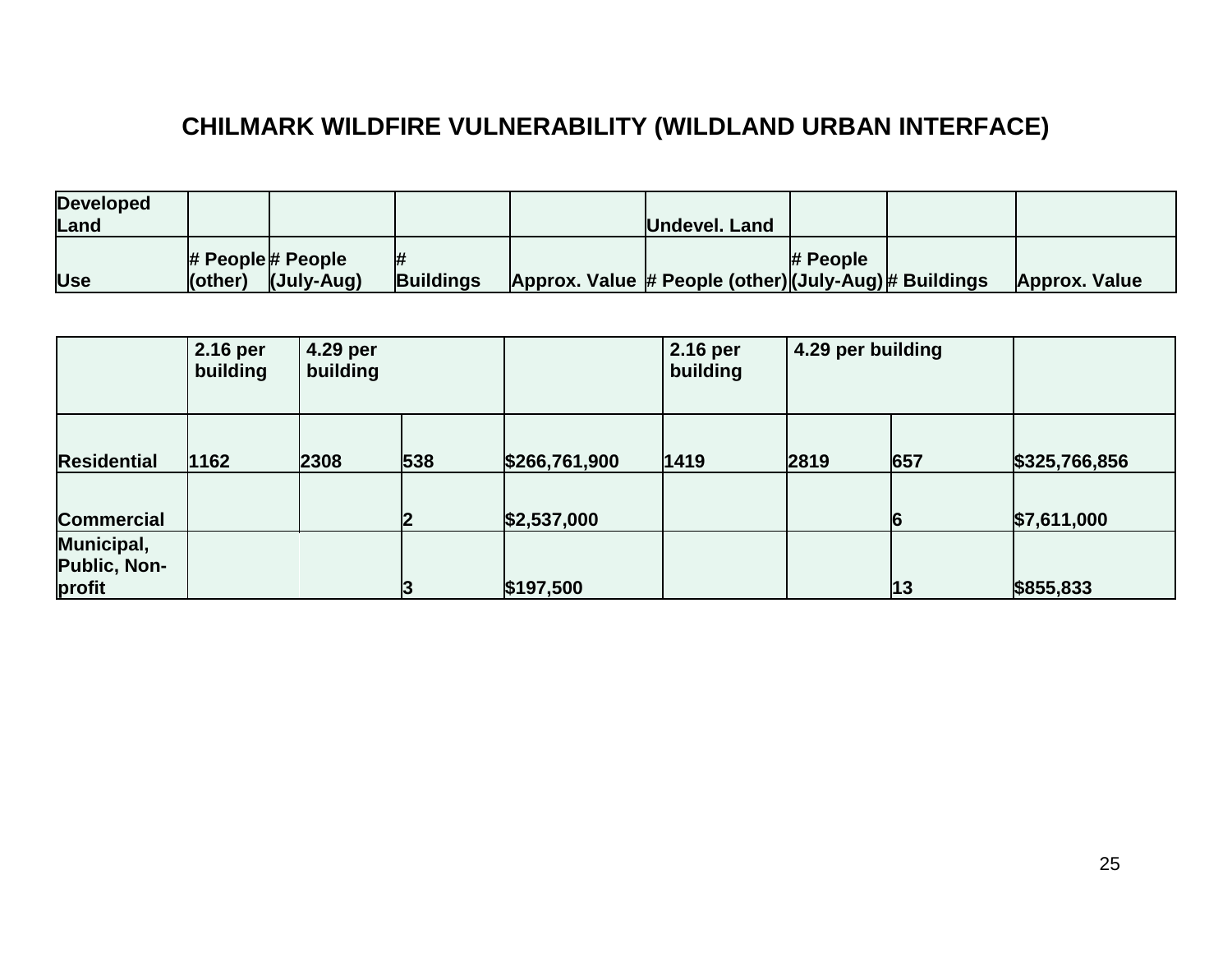

## **EDGARTOWN WILDFIRE VULNERABILITY**

**Contiguous Woodlands are shown in green; darker green represents area >=50 acres; lighter green shows 1000ft Buffer Area. Pitch Pine or Shrub Oak vegetation is shown in tan.**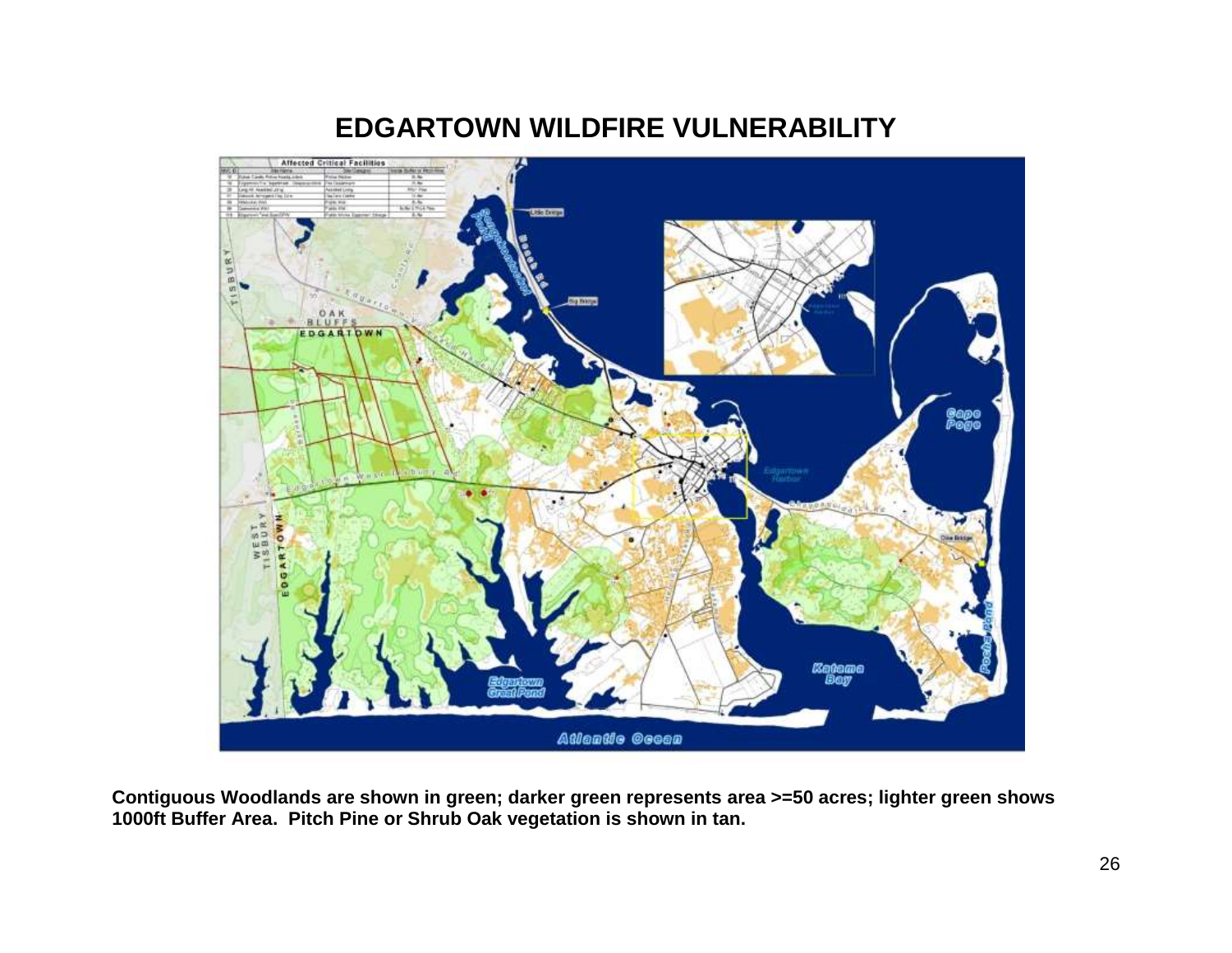# **Edgartown Wildfire Vulnerability**

| <b>Developed</b><br>∟and |         |                                       |                       |                      | Undevel.<br>∟and |                     |                         |                      |
|--------------------------|---------|---------------------------------------|-----------------------|----------------------|------------------|---------------------|-------------------------|----------------------|
| <b>Use</b>               | (other) | $\#$ People $\#$ People<br>(July-Aug) | #<br><b>Buildings</b> | <b>Approx. Value</b> | (other)          | # People   # People | (July-Aug)  # Buildings | <b>Approx. Value</b> |

|                         | $2.25$ per $ 4.14$ per<br>building building |              |                    | 2.25 per<br>building | 4.14 per<br>building |           |               |
|-------------------------|---------------------------------------------|--------------|--------------------|----------------------|----------------------|-----------|---------------|
| <b>Residential 2869</b> | 5279                                        | 1275         | \$566,972,200 3670 |                      | 6752                 | 1631      | \$725,279,732 |
| <b>Commercial</b>       |                                             | 33           | \$22,361,800       |                      |                      | <b>26</b> | \$17,618,388  |
| Industrial              |                                             | 10           | <b>\$0</b>         |                      |                      | 14        | <b>\$0</b>    |
| Municipal,<br>Public,   |                                             |              |                    |                      |                      |           |               |
| Non-profit              |                                             | $ 12\rangle$ | \$17, 175, 100     |                      |                      | 133       | \$190,357,358 |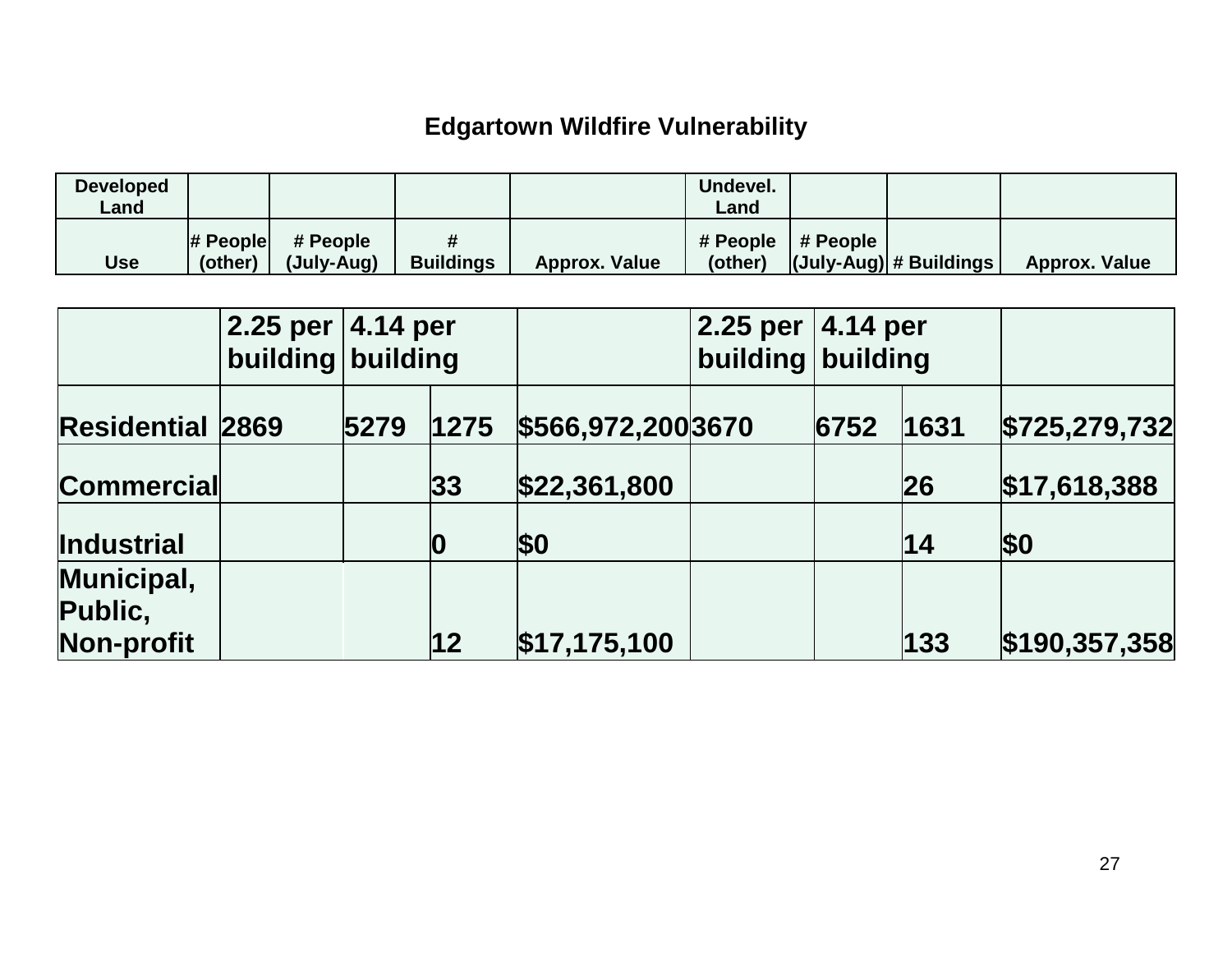## **GOSNOLD WILDFIRE VULNERABILITY**



**Contiguous Woodlands are shown in green; darker green represents area >=50 acres; lighter green shows 1000ft Buffer Area. Pitch Pine or Shrub Oak vegetation is shown in tan.**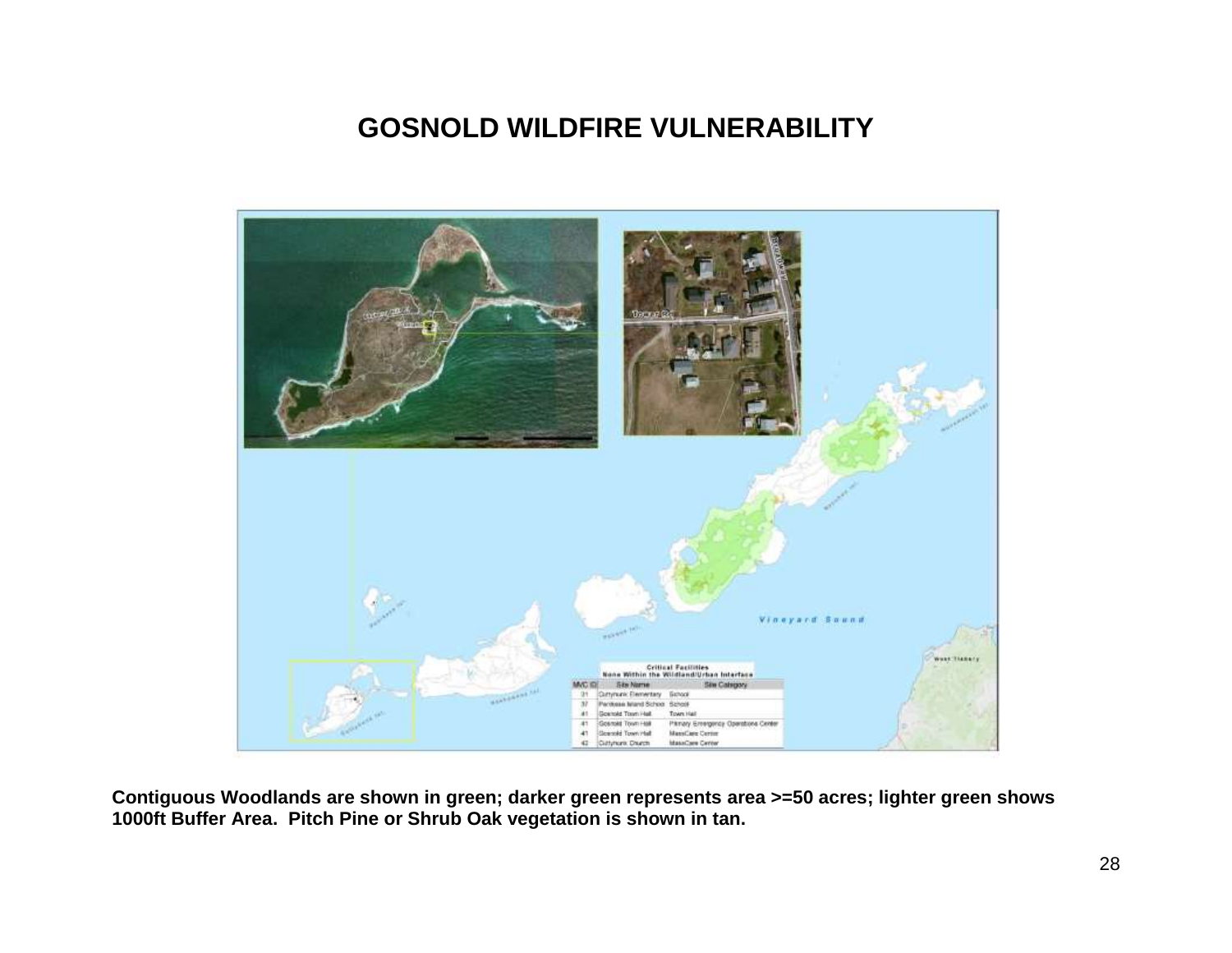

The Cuttyhunk Community Wildfire Protection Plan, 2013, included data and analysis in planning wildfire management for Cuttyhunk Island, the population center of the Town of Gosnold (including the Elizabeth Islands). Surface fuels were mapped according to TNC classification. Flame lengths and rate of spread were then modeled.

Surface Fuels for Cuttyhunk (left)

Fuel models by TNC vegetation class (below).

| <b>Fuel Model</b>                 | <b>TNC Classification</b>           | Location                                        |
|-----------------------------------|-------------------------------------|-------------------------------------------------|
| GR6 - Moderate load grass         | Salt Marsh                          | Westend Pond and Cuttyhunk Pond edges           |
| GR8 - High load, very coarse      | <b>Shallow Marsh</b>                | Phragmites stands scattered across island       |
| grass                             |                                     |                                                 |
| GR9 - Very high load grass        | Deep Marsh                          | Phragmites stands scattered across island       |
| GS3 - Moderate load grass-shrub   | Sandplain/Panicum Grassland         | Concentrated in the northwest end of the island |
| SH3 - Moderate load shrub         | <b>Shrub Swamps</b>                 | Southern end of island around area of airstrip  |
| SH6 - Low load shrub              | Maritime/Coastal Shrubland          | Majority of island                              |
| TU5 - Very high load timber-shrub | <b>Successional Maritime Forest</b> | Isolated stands of trees in center of island    |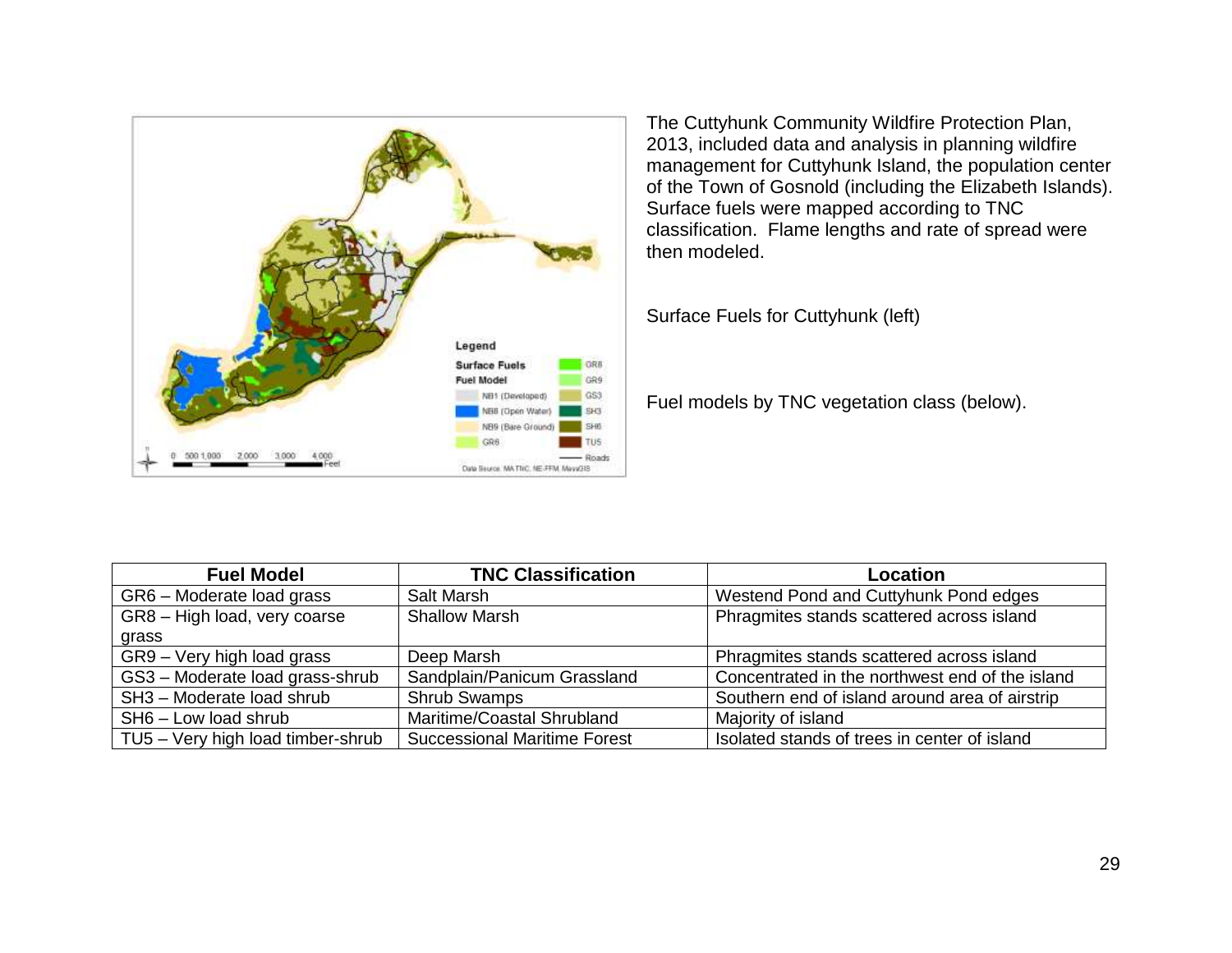

 $0$  500 1,000 2,000

3,000 4,000

128

 $263$ 

 $\rightarrow 400$ 

 $-$  Roads

Maximum ROS (ft/min) Πe

Data Sources TNC, MaseGIS, NE-FFM

15

 $-47$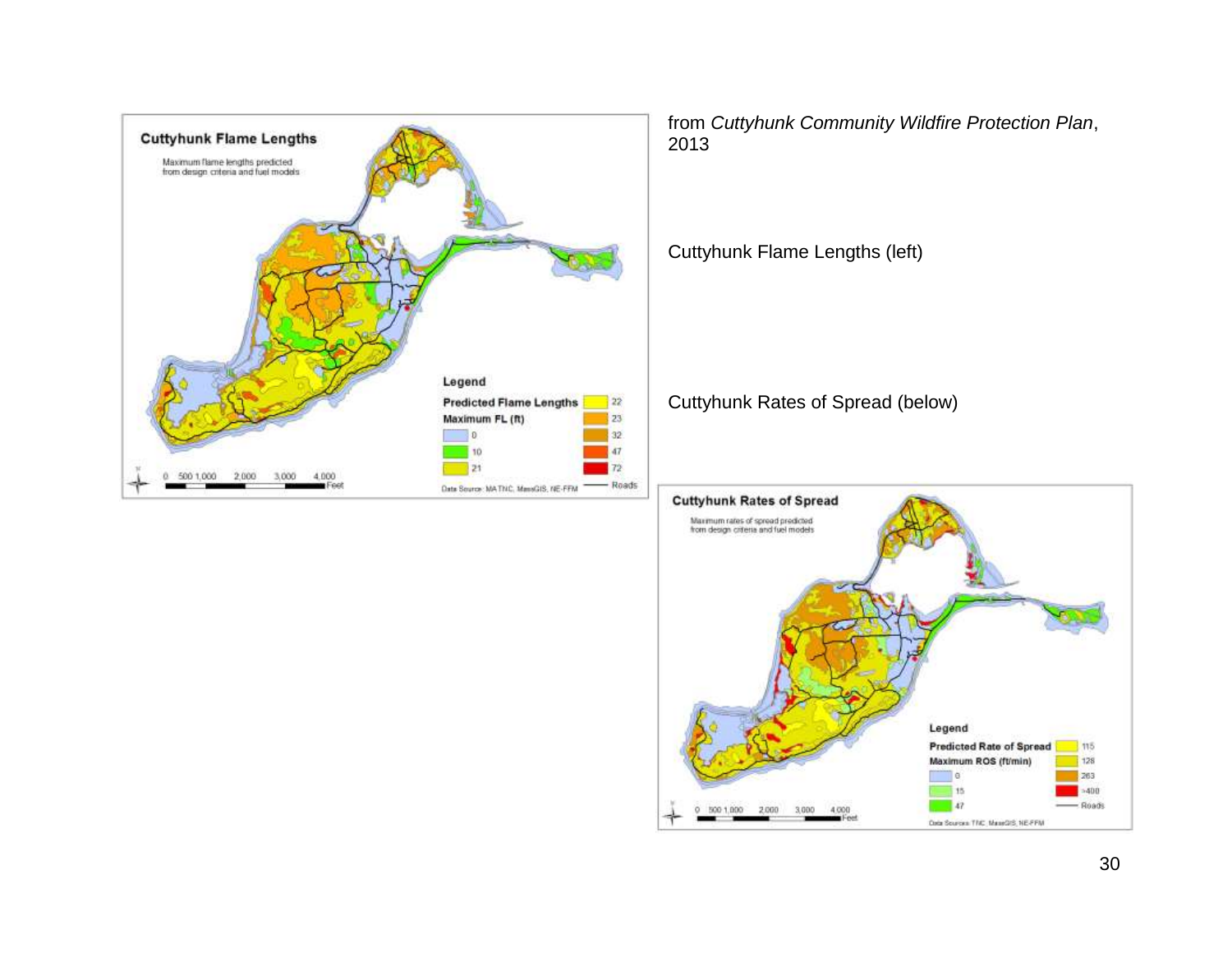# **GOSNOLD Wildfire Vulnerability**

| <b>Developed</b><br>Land |                        |                        |                       |                      | Undevel.<br>∟and               |                         |               |
|--------------------------|------------------------|------------------------|-----------------------|----------------------|--------------------------------|-------------------------|---------------|
| Use                      | $\#$ People<br>(other) | # People<br>(July-Aug) | #<br><b>Buildings</b> | <b>Approx. Value</b> | # People   # People<br>(other) | (July-Aug)  # Buildings | Approx. Value |

|                                     | 1.92 per<br>building building | ? per |                  |             | 1.92 per<br>building building | ? per |                  |  |
|-------------------------------------|-------------------------------|-------|------------------|-------------|-------------------------------|-------|------------------|--|
| <b>Residential 7.68</b>             |                               |       | $\boldsymbol{4}$ | \$1,077,716 |                               |       | $\boldsymbol{0}$ |  |
| <b>Commercial</b>                   |                               |       |                  |             |                               |       |                  |  |
| Industrial                          |                               |       | 1                | \$24,500    |                               |       | $\boldsymbol{0}$ |  |
| Municipal,<br>Public,<br>Non-profit |                               |       |                  |             |                               |       |                  |  |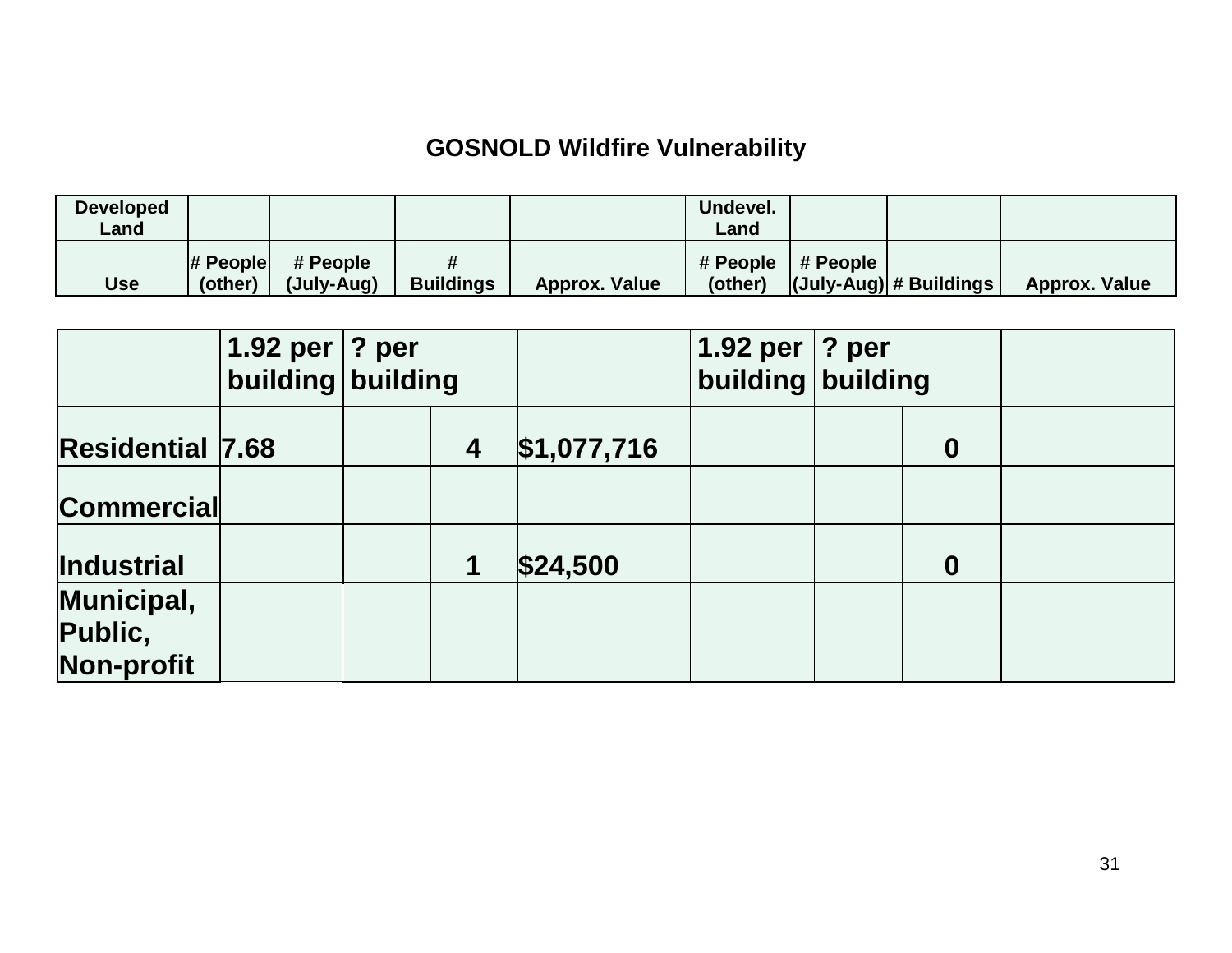# **OAK BLUFFS WILDFIRE VULNERABILITY**



**Contiguous Woodlands are shown in green; darker green represents area >=50 acres; lighter green shows 1000ft Buffer Area. Pitch Pine or Shrub Oak vegetation is shown in tan.**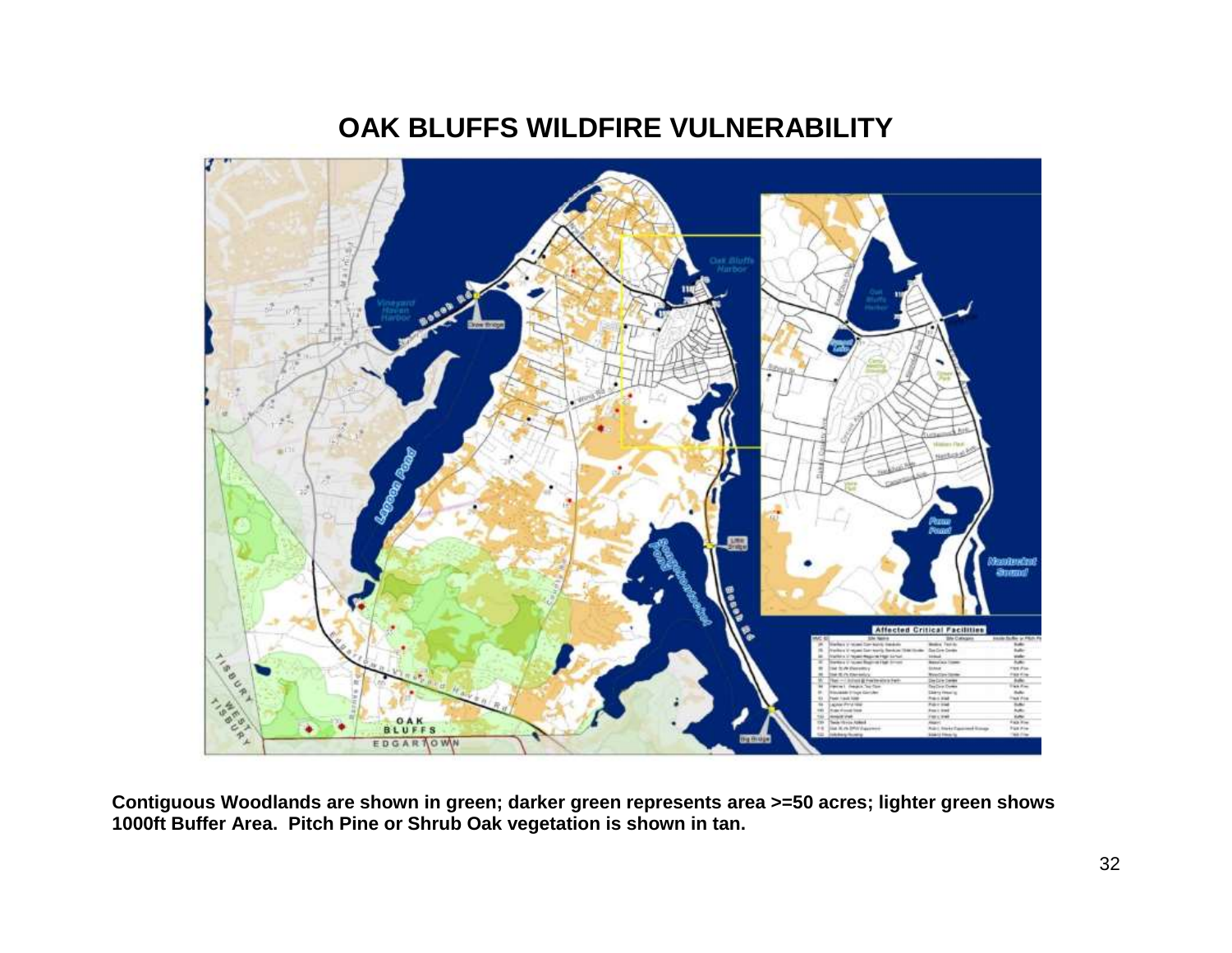# **OAK BLUFFS Wildfire Vulnerability**

| <b>Developed</b><br>∟and |                     |                                |                  |               | Undevel.<br>Land |                                   |                                            |                      |
|--------------------------|---------------------|--------------------------------|------------------|---------------|------------------|-----------------------------------|--------------------------------------------|----------------------|
| Use                      | # People<br>(other) | # People<br>$ $ (July-Aug) $ $ | <b>Buildings</b> | Approx. Value |                  | $\vert$ # People $\vert$ # People | (other) $ $ (July-Aug) $ $ # Buildings $ $ | <b>Approx. Value</b> |

| <b>Residential</b>                          | 2.24 per<br>building | 3.93 per<br>building |     |               | 2.24 per<br>building | 3.93 per<br>building |          |               |
|---------------------------------------------|----------------------|----------------------|-----|---------------|----------------------|----------------------|----------|---------------|
|                                             | 1823                 | 3199                 | 814 | \$230,143,940 | 1172                 | 2055                 | 523      | \$147,868,895 |
| <b>Commercial</b>                           |                      |                      | 3   | \$1,342,800   |                      |                      | 16       | \$7,161,600   |
| Industrial                                  |                      |                      |     | \$272,900     |                      |                      | $\bf{0}$ | \$0           |
| Municipal,<br><b>Public, Non-</b><br>profit |                      |                      | 22  | \$63,813,900  |                      |                      | 40       | \$116,025,273 |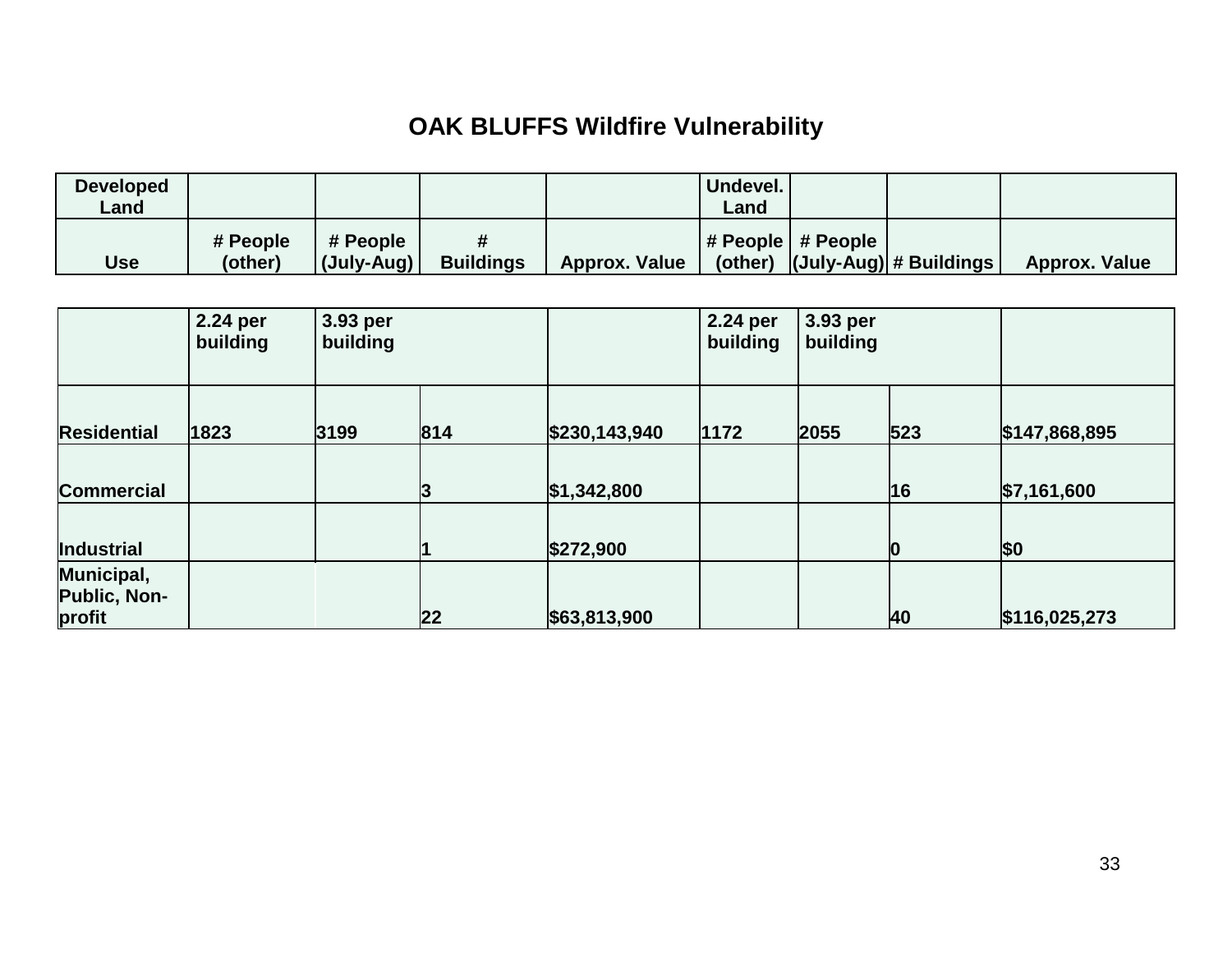# **TISBURY WILDFIRE VULNERABILITY**



**Contiguous Woodlands are shown in green; darker green represents area >=50 acres; lighter green shows 1000ft Buffer Area. Pitch Pine or Shrub Oak vegetation is shown in tan.**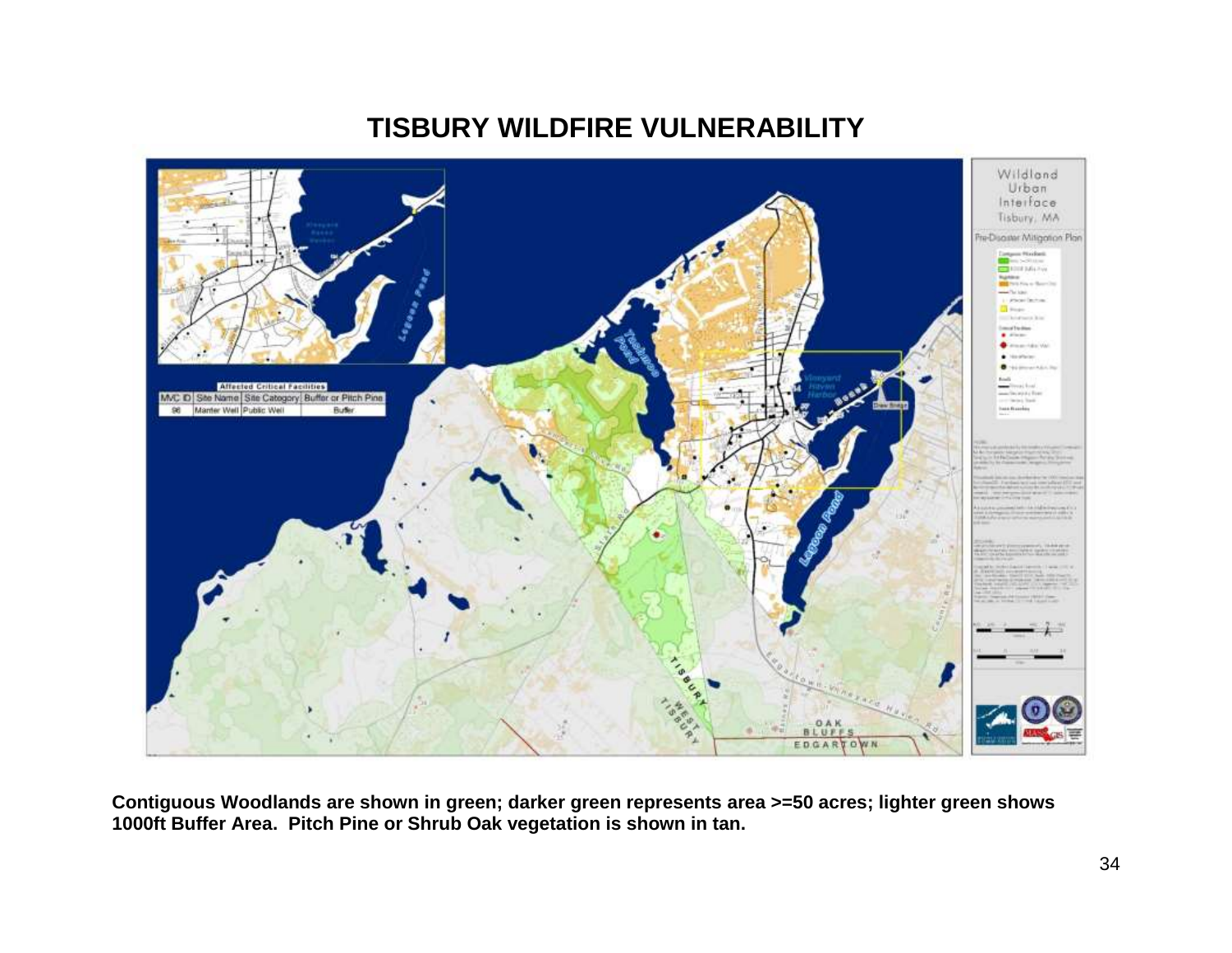## **TISBURY Wildfire Vulnerability**

| <b>Developed</b><br>Land |                     |                      |                      | Undevel.<br>Land    |          |                         |                      |
|--------------------------|---------------------|----------------------|----------------------|---------------------|----------|-------------------------|----------------------|
| Use                      | # People<br>(other) | $\parallel$ # People | <b>Approx. Value</b> | # People<br>(other) | # People | (July-Aug)  # Buildings | <b>Approx. Value</b> |

|                                                         | 2.19 per<br>building | 3.67 per<br>building |     |               | 2.19 per<br>building | 3.67 per building |     |               |
|---------------------------------------------------------|----------------------|----------------------|-----|---------------|----------------------|-------------------|-----|---------------|
| <b>Residential</b>                                      | 1,286                | 2,154                | 587 | \$246,006,600 | 1,071                | 1,795             | 489 | \$204,935,651 |
| Comm.                                                   |                      |                      | 39  | \$11,439,900  |                      |                   |     | \$0           |
| <b>Industrial</b>                                       |                      |                      |     | \$236,600     |                      |                   | 10  | \$2,366,000   |
| <b>Exempt (Municipal,</b><br><b>Public, Non-profit)</b> |                      |                      | 11  | \$5,853,600   |                      |                   |     | \$532,145     |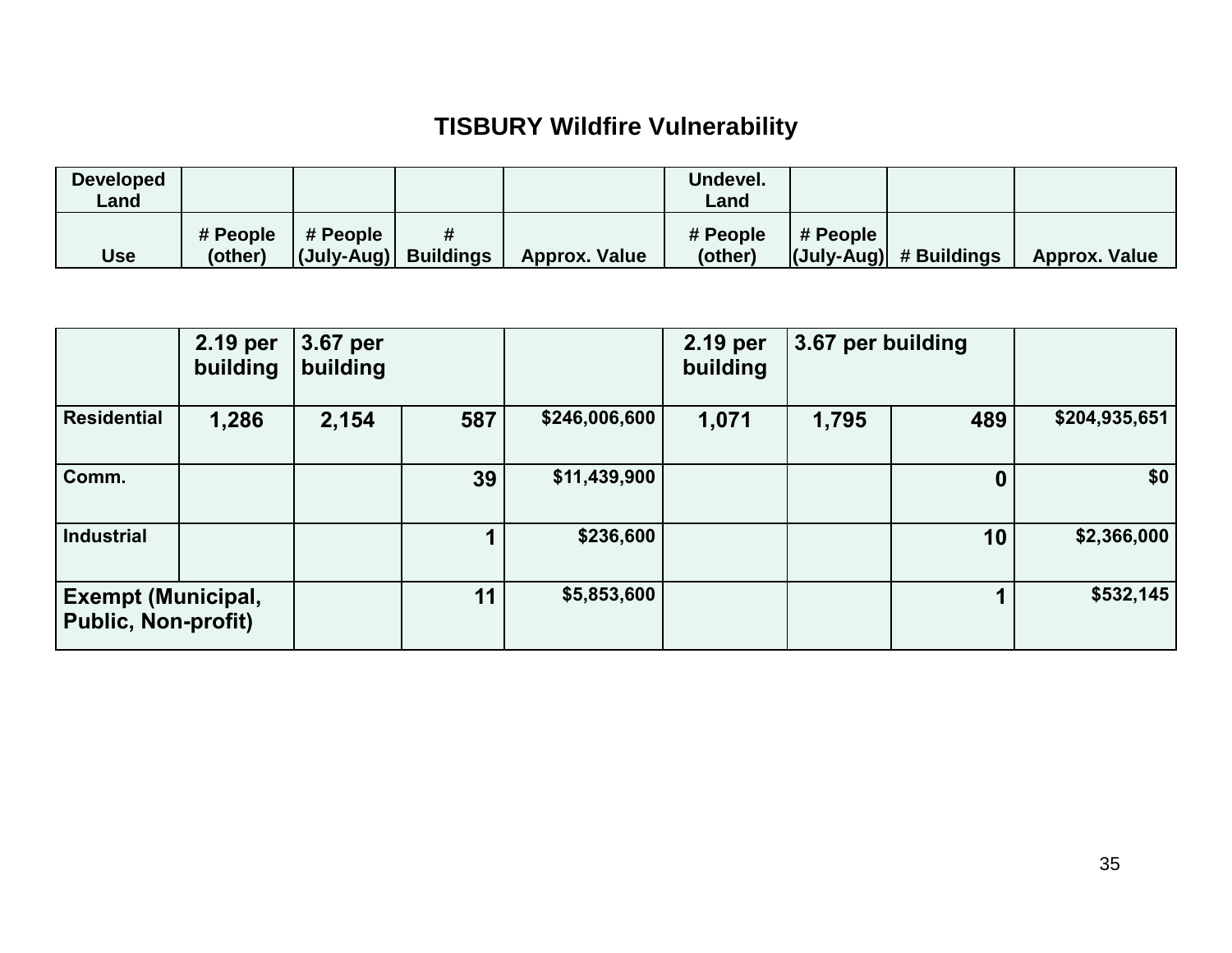# **WEST TISBURY WILDFIRE VULNERABILITY**



**Contiguous Woodlands are shown in green; darker green represents area >=50 acres; lighter green shows 1000ft Buffer Area. Pitch Pine or Shrub Oak vegetation is shown in tan.**